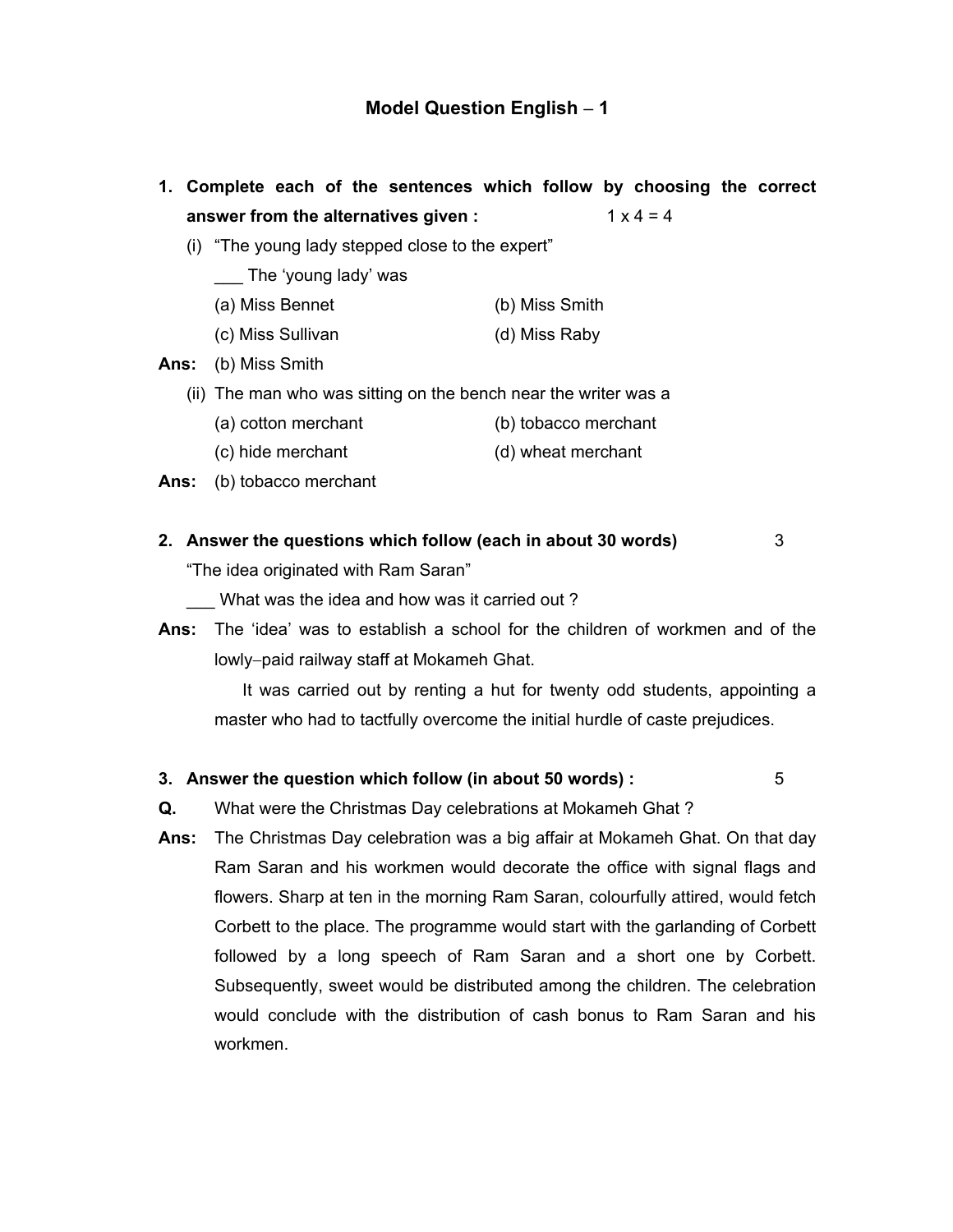#### **5. Answer the question which follow (in about 30 words)** 3

- **Q.** How does Nature lead us to an unknown world ?
- **Ans:** Nature, like a fond but strict mother, takes away our playthings (worldly ties and attachments) one by one and prepare us for our journey to an unknown world. She does so to give us eternal repose and peace.

#### **6. Answer the question which follow (in about 50 worlds) :** 5

- **Q.** Bring out the significance of the title of the poem "Where The Mind Is Without Fear".
- **Ans:** The title of Rabindranath Tagore's poem, 'Where the Mind is Without Fear' is also the first line of the poem and is one of the most significant sub−clauses which go to build up the poem. The 'World of Freedom', which Tagore envisons for his countrymen, can only be attained if we possess a fearless mind. Only a fearless mind can hold its head upright. So attain true freedom one has to have a mind which is 'Without fear'. In this sense the title is very significant and has been an apt one.

#### **7. Answer the question which follow (in about 30 words) :** 3

- **Q.** How was the convict treated in the prison ?
- **Ans:** In the prison the convict was very badly treated. He was chained like a wild beast and whipped like a dog. He was given dirty inedible food to eat and was made to live in a filthy condition. He had to sleep on wooden planks. His name was taken away and he was called by a number.

#### **8. Answer the question which follow (in about 50 worlds) :** 5

- **Q.** Sketch the character of Bishop.
- **Ans:** The Bishop in Norman McKinnel's one act play "The Bishop's Candlesticks" is the embodiment of a true Christian. He has all the virtues which a bishop ought to have −− he is selfless, kind, generous and charitable. He has a childlike innocence and does not understand any 'dupe'. His absolute faith in God has made him fearless. The convict's treats to kill him fail to unnerve him. He hates sin but loves sinners. The way he restores the convict's faith in Christianity is remarkable. Even the convict recognizes his goodness towards the end of the play, "… but somehow I –− I … know you are good…" He is the most adorable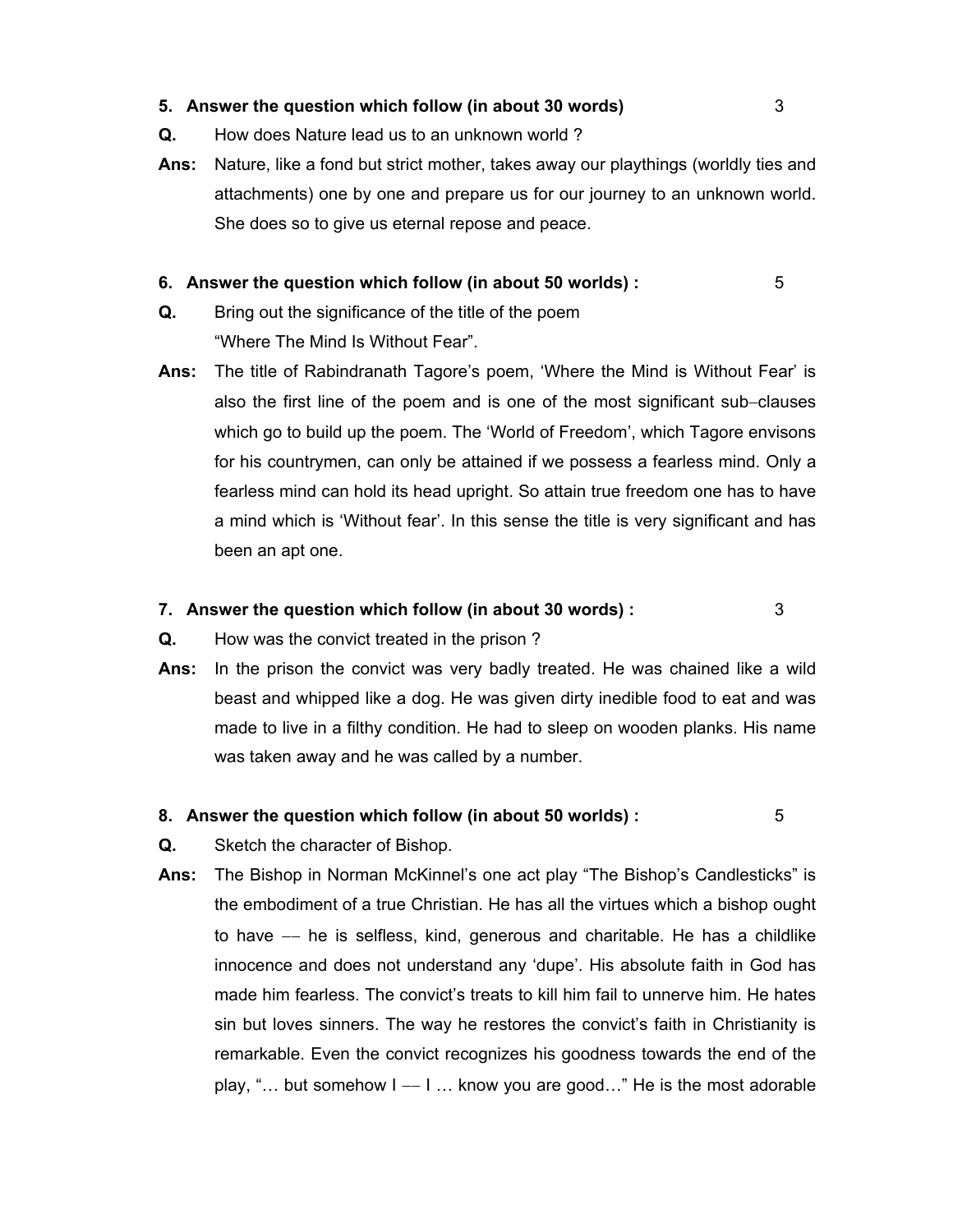character in the play. No wonder person calls him the best man in the whole of France.

- **9. Rewrite the sentences which follow as directed, without changing their meaning.**  $2 \times 5 = 10$ 
	- i) Move him into the Sun. ( Change the voice)
- **Ans:** Let him be moved into the Sun.

OR

You are asked to move him into the Sun.

- ii) In many cases environmental plunder is an infringement of distributive justice (Use the verb form of 'infringement')
- **Ans:** In many cases environmental plunder infringes upon distributive justice.
	- iii) 'Into that heaven of freedom let my country awake' (Turn into indirect)
- **Ans:** The speaker prayed that his country should be awakened into the world of freedom.
	- iv) Nature deals with us and takes away our playthings one by one. (Turn into a simple sentence)
- **Ans:** Nature deals with us taking away our playthings one by one.
	- v) All of this was very primitive. (Make it negative)
- **Ans:** None of this was modern.
- **B.** Fill in the blanks with appropriate articles and prepositons :  $\frac{1}{2} \times 6 = 3$ me young man England who had recently joined railway and who had been sent \_\_\_\_ me \_\_\_\_ study the system of work.
- **Ans:** With me was a young man from England who had recently joined the railway and who had been sent to me to study the system of work.
- **C. With each of the following wh**−**words, frame a question in such a way that the answer matches the given content :**  $1 \times 2 = 2$ 
	- i) How :

Content : Work at the start had been very strenuous for us.

- **Ans:** How was the work at the start for you all ?
	- ii) What :

Content : Environmental degradation has compromised many improvements.

**Ans:** What has environmental degradation done ?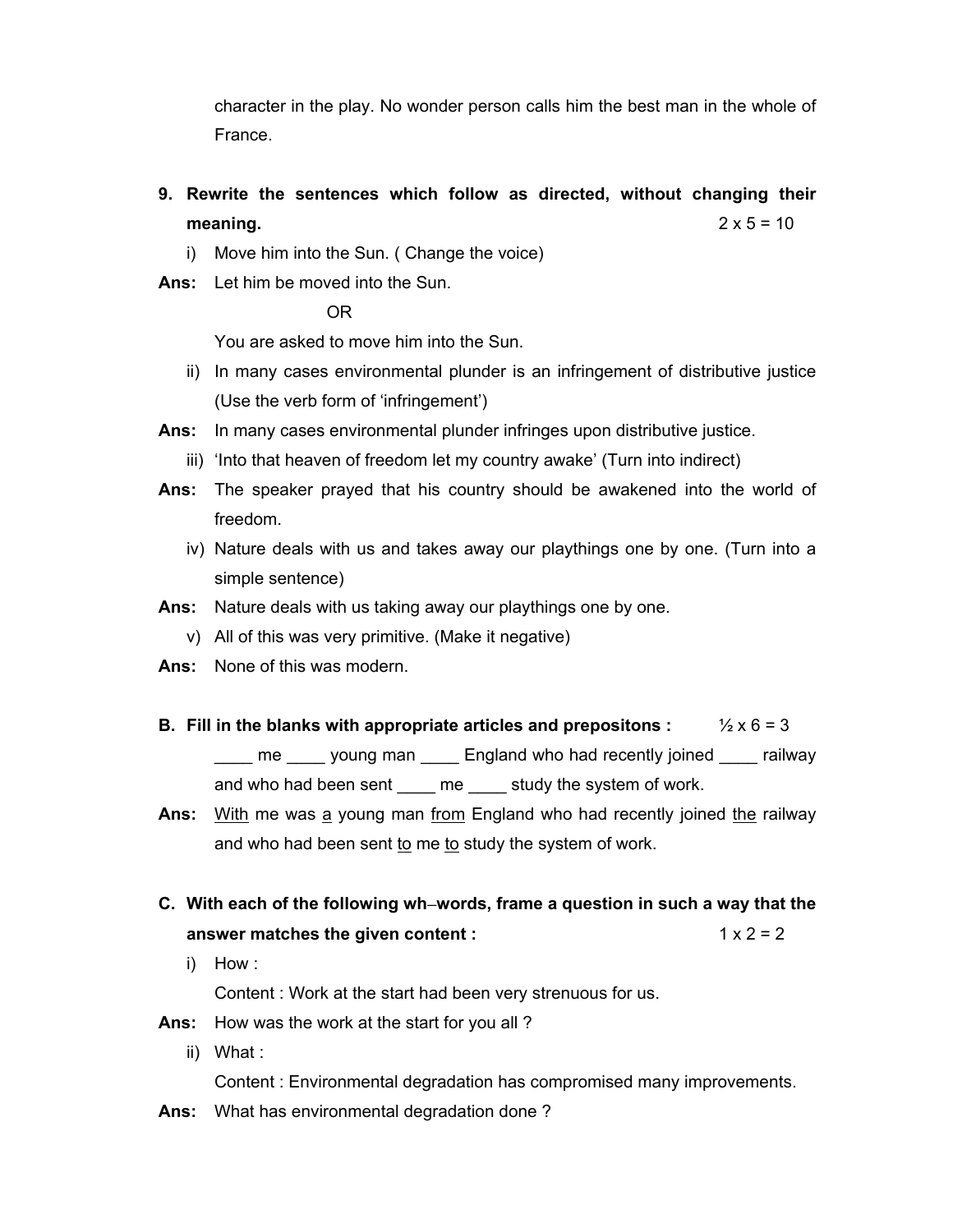**10. Write a letter within 120 words to the editor of an English daily about the importance of afforestation (the planting of trees) (cause of rainfall** −− **prevention flood** −− **balances O2 and CO2** −− **preservation of life on earth)** 10 Ans : **Ans :** 64/1 Biren Roy Road (East) Kolkata − 700008

18 February 2009

The Editor The Statesman Kolkata − 700001.

Sir,

Unplanned urbanisation and indiscriminate felling of trees have destroyed the green cover of the earth and have made it what it is today -− a jungle of concrete. This has posed a great threat to the environment and to our very existence. Trees play a vital role in maintaining the ecological balance and the way deforestation is going on at present, will have fatal consequences on ecology and the environment. Already we have started to feel the conditions throughout the world, frequent occurrence of natural calamities, changes in the cycle of seasons, global–warming, rising pollution -- all these are directly or indirectly related to this large scale feeling of trees. Some environmentalists fear that if we do not act now a catastrophe is imminent.

It is hightime that we take up afforestation programmes on a large scale to repair the damage that has already been done. Your esteemed column can play a great role in goading the Govt. to address the issue with all the seriousness that it deserves.

Yours truly A. K. Chakrabarti

**11. Write a summary of the passage which follows in about 100 words :** 10 The historian is a person whose questions are about the past. He is generally supposed to be a person whose question are exclusively about the past, about a past, namely, that is dead and gone, and in no sense at all living on into the present. This is a delusion. The historian cannot answer questions about the past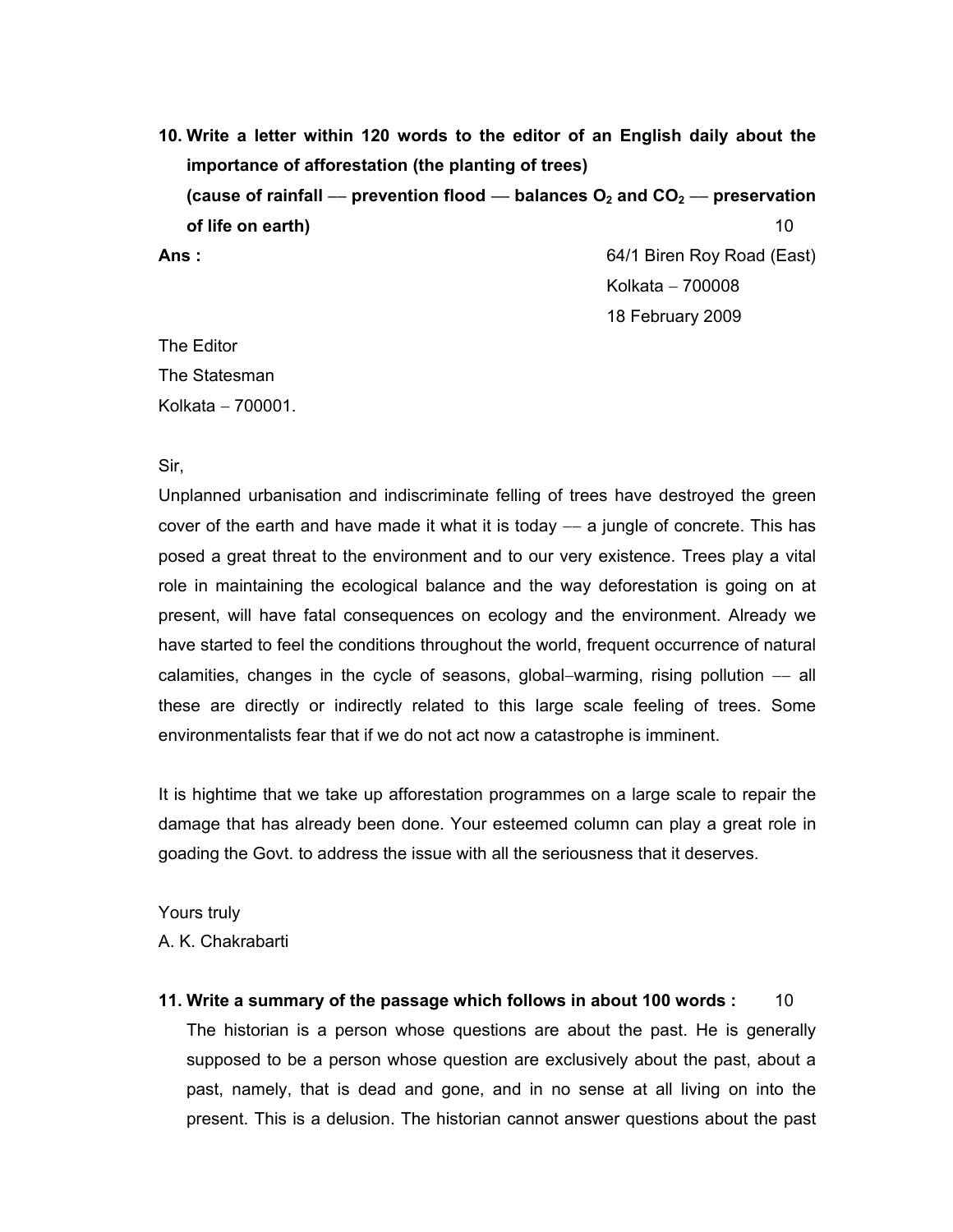unless he has evidence about it. His evidence, if he has it, must be something existing here and now in his present world. If there were a past event which had left no trace of any kind in the present world it would be a past event for which now there was no evidence and nobody — no historian — could know nothing about it. The past which a historian studies is not a dead past but a past which in some sense is still living in the present. There are in history no beginnings and no endings. History books begin and end, but the events they describe do not.

#### **Ans:**

It is a delusion to think that the historian deal with the dead past which has no connection with the living present. The historian needs evidence which has its existence in the present world, otherwise he would not be able to know anything about it. So the historian study the past which is in some sense living. The events described in history books have a link with the present and therefore do not have an end.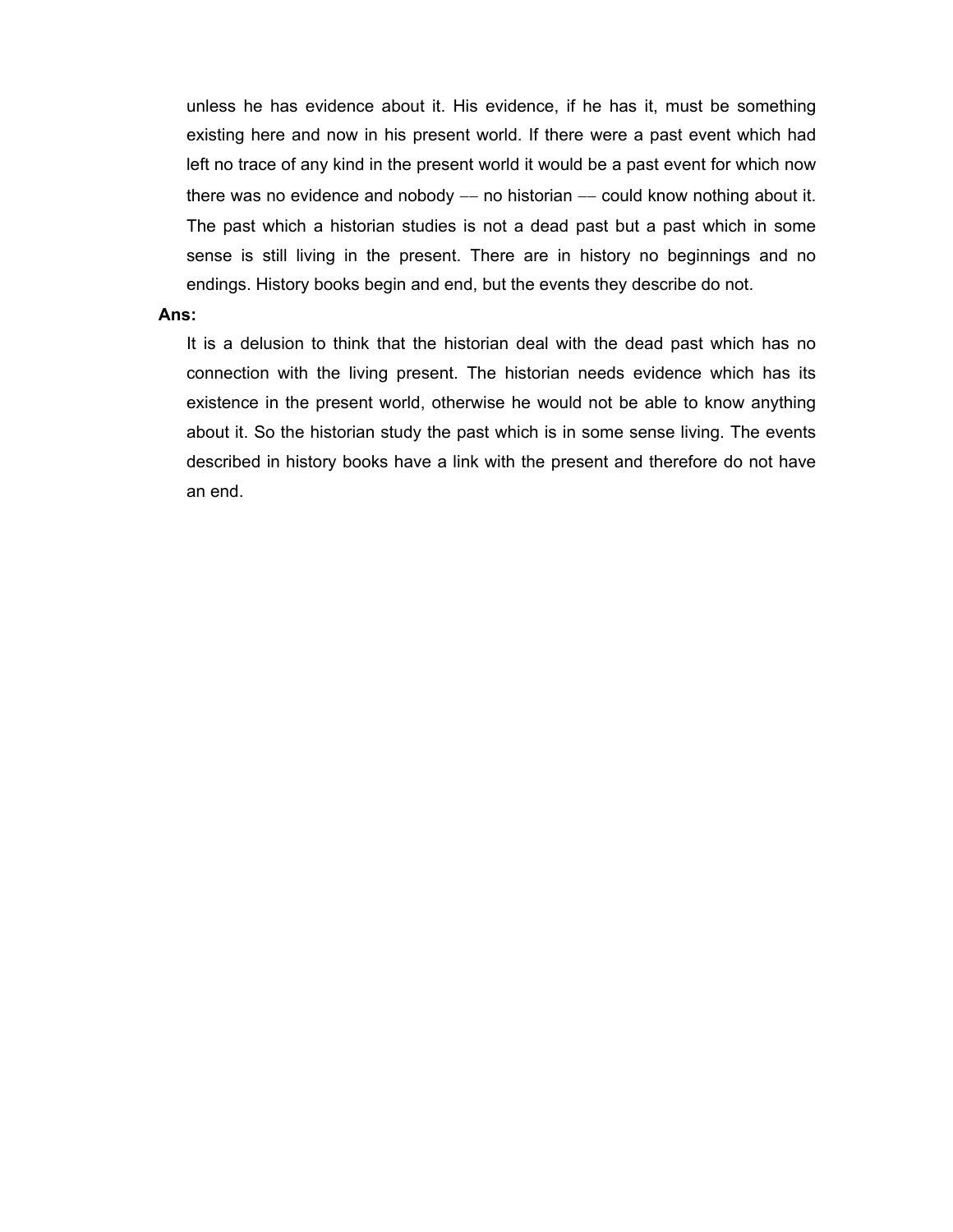# ENGLISH SAMPLE PAPER – 3

- Q.1. Complete each of the sentences which follow by choosing the correct answer from the alternative given :  $1 \times 4 = 4$ 
	- (i) The Mohammedan passenger on the upper deck of the steamer was actually a  $\Box$ .  $[(a)$  tobacco dealer (b) hide merchant

Ans. : tobacco dealer.

(ii) Standing on the bench, Swaminathan could observe four heads wearing  $\Box$ .  $[(a)$  red caps  $(b)$  fur caps

Ans. : red caps.

(iii) The doctor asked the Secretary to fill out a card for the patient for the \_\_\_\_\_\_\_\_. [(a) Soaping room (b) Shaving room]

Ans. : shaving room.

(iv) The type of problem of the Narmada Dam Project is  $\Box$  (a) distributional (b) financial]

Ans. : distributional.

- Q.2. Answer any two of the questions which follow (each in about 30 words) :  $3 \times 2 = 6$ 
	- (i) 'These jars contain water ...'Who are carrying these jars with them and why ?

 $1+2$ 

Ans.:There are four men carrying the jars. They are returning to their home in Nepal from a pilgrimage to Benares.

The jars contain water which the men have drawn from the Ganges at Benares. They will sell the water in their own and neighbouring villages on religious ceremonies.

(ii) 'Oh, Mani ! I beg a hundred pardons of you.'

– Why does the speaker beg hundred pardon of Mani ?

- Ans.:The speaker, Swaminathan had promised Mani to bring lime pickles. So when Mani asked him for it he begged him 'hundred pardons' and told him of his inability to bring the pickles.
- (iii) 'You'll have to go to the other chair'

 $-$  Who is the speaker ? Why does he suggest so ?  $1+2$ 

Ans.:The shoe-shine boy is the speaker.

He suggests this because he is a left-handed and polishes left shoe only. As the patient offers his right shoe for polish, the boy asks him to go to the other chair.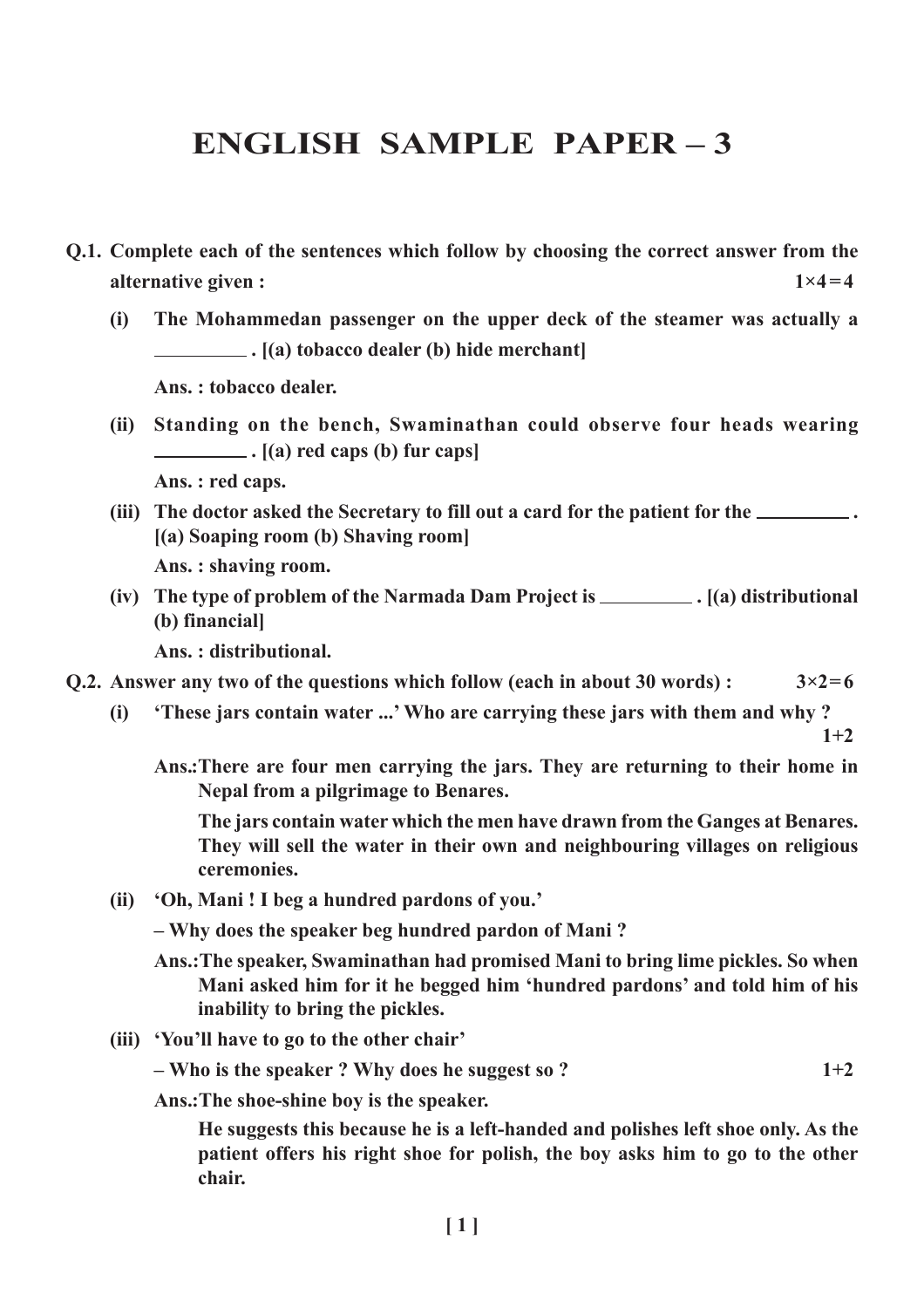- (iv) Why does Kalahandi occasionally make headlines in newspapers ?
	- Ans.:Kalahandi is one of the districts in Orissa. It makes occasionally headlines in newspapers for excessive cases of starvation. The subsidence of the environmental source especially forests, has destroyed the traditional livelihoods of the people causing dreadful hunger and distress there.
- Q.3. Answer any one of the questions which follow (in about 50 words) :  $5 \times 1 = 5$ 
	- (i) ''On this day custom ordained that I should remain in my house until ten o'clock''
		- What is the day referred to here ? What is said about the day ? Describe briefly.
		- Ans.: The day referred to here is the Christmas Day. The speaker Jim Corbett here gives a description of his life and his workmen at Mokameh Ghat on Christmas Day. These people did not observe any kind of holiday even on their festival barring Christmas. The Christmas was a very special day which they celebrated with great enthusiasm and pleasure. It was a tradition that on that day Corbett should remain in his house until ten o'clock and punctually at that time Ram Saran dressed in his best clothes and an enormous pink turban would conduct him to his office for the Christmas programme.
	- (ii) ''It is hot in summer and cold in winter''

– What is the description about ? Briefly state what happened to the pupil who made such statement.

- Ans.: This is the description of the Indian climate given by Swaminathan in response to his Geography teacher's second question. The first question the teacher asked Swaminathan was what Lisbon is famous for. Swaminathan answered that it was the capital of Spain. The teacher was angry at this foolish answer and then he fired the second question about the Indian climate. Swaminathan could not answer correctly any of the two questions. So the teacher asked him to stand up on the bench by way of punishment.
- (iii) Why did doctor Follicle hesitate a bit for applying shampoo to the patient ?
	- Ans.: Dr. Follicle was a hairologist. He showed a little bit reluctance for applying shampoo to the patient because in his opinion the patient needed a shave first. He adviced the patient to wait for the shampoo till the shave was over. He opined that the patient's constitution would stand an immediate shampoo. But he could not recommend it without testing his heart. He was afraid that very often a premature shampoo in cold weather caused a painful nasal trouble.
- (iv) What are the three main reasons, as detected by the authors, for being concerned about environmental degradation in India ?
	- Ans.: The authors have identified three reasons causing serious environmental degradation in India. They have found that many of the improvements achieved by economic prosperity have been harmed by environmental degradation. The second point shows that the environmental decline hampered sustainable development. The third reason brings out that the environmental plunder infringes distributive justice and the basic rights of the underdogs.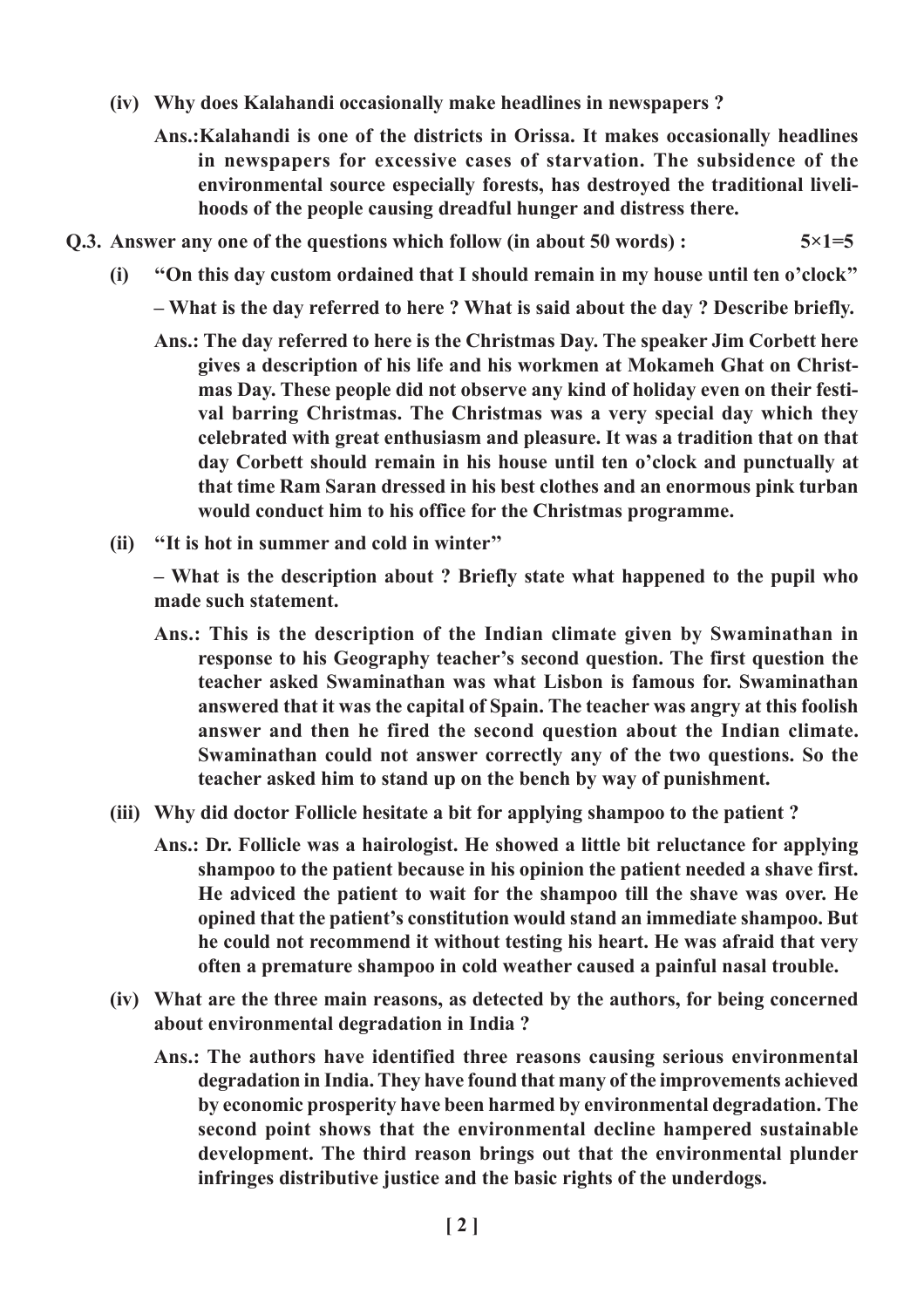- Q.4. Which of the following statements are True and which are False :  $1 \times 4 = 4$ 
	- (i) The moon is isolated from the stars as its origin is different from that of the stars in the poem 'The Moon'.

Ans.: True

(ii) In 'Where the Mind is without Fear' the word 'where' signifies an ideal place of bondage.

Ans.: False

- (iii) The poem 'Nature' is about the scenic beauties of nature. Ans.: False
- (iv) In 'Futility' the old sun is kind because his presence helped life to sprout on earth. Ans.: True
- Q.5. Answer any two of the questions which follow (each in about 30 words):  $3 \times 2 = 6$ 
	- (i) What for does the poet imagine the moon to be a 'shapeless mass' ?
		- Ans.: The poet imagines the moon to be a 'shapeless mass' when there is a waning moon. In this course the moon loses its full round shape gradually over a period of time. It's shapeless because it is proceeding towards new moon phase and steadily losing its own round shape.
	- (ii) '... into the dreary deserts and of dead habit' What is meant by 'dead habit' in the poem 'Where the Mind is Without Fear' ?
		- Ans.: The poet Rabindranath Tagore presents a very noble idea of absolute freedom in his poem, ''Where The Mind Is Without Fear''. Here the poet refers to the age-old accumulated habits and customs as 'dead habit'. These habits and customs are unhealthy and irrational but they could not be discontinued because they are regarded as permanent and to be followed mechanically. The poet seeks freedom from such bonds.
	- (iii) ''... takes away

Our play things one by one.''

- What do our playthings signify ? Who takes it away ?
- Ans.: The playthings mentioned here are the objects and our worldly possessions to which people have a deep attachment. The poet presents uniformity between the child's playthings and the possessions of the people on earth. A child plays with his toys the whole day. But at the end of the day he has to leave them and go for rest. Similarly peoples have to leave his worldly possessions when death comes. The nature takes away everything and leads to death.
- (iv) In what sense Owen has used the word 'futility' in his poem ?
	- Ans.: Futility is an emotional war poem by Wilfred Owen. It is short, simple and heartbreaking. The poet finds war an ugly and dirty business. It is a senseless butchering of young soldiers. War brings pain and forces humanity to death and destruction. Futility means uselessness. The unwanted and unfortunate death of the soldiers cannot be restored by the sun being the creator of all living beings. Thus the life on the earth seems to be futile.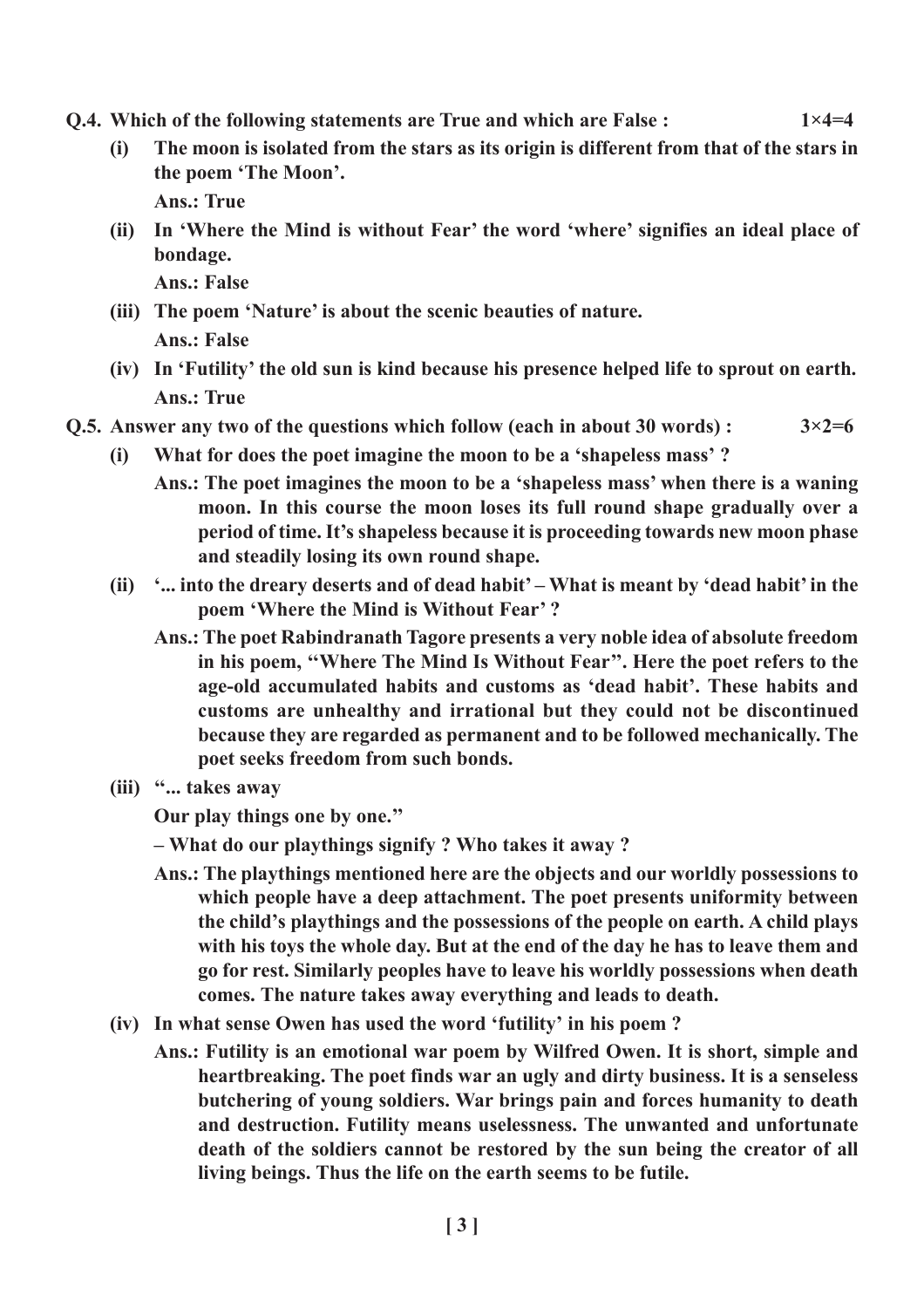- Q.6. Answer any one of the questions which follow (in about 50 words) :  $5 \times 1 = 5$ 
	- (i) ''Wandering companionless
		- Among the stars ...''

Why does the poet trace out the moon as companionless even through she is surrounded by stars ?

- Ans.: The poet P.B. Shelly presents the moon lonely and without any companion beside her in the sky, although it is surrounded by many stars. The poet is indicating the scientific truth that the moon originated from the planet, earth. But the stars co-existing in the sky did not generate from any planet. They are heavenly bodies of different origin. Thus the birth of the moon and the stars are different. Therefore, the moon being the only satellite of the Earth is isolated and is truly called 'companionless'.
- (ii) ''Into that heaven of freedom, my Father, let my country awake''
	- What is meant by 'heaven of freedom' ? State briefly what kind of freedom that Rabindranath prays for his countrymen to achieve ?
	- Ans.: The great poet Rabindranath Tagore finds his country India in a state of ignorance, laziness, irrationality and narrow-mindedness. The heaven of freedom mentioned here suggests of fearlessness of the Indians from irrational customs, traditions, blind faith and dead habits. The falsehood, prejudice, believe in superstition, division of mankind in castes and creed have led Indians into a state of deep sleep. In sleep one is not aware of the real world. Consequently, he does not act or conduct to improve himself. The condition in India stands in this sorrowful state. So the poet prays to God to break this slumber of his country men and awaken them to the realization of true freedom which will lead them to progress and prosperity.
- (iii) What relationship does Longfellow show between Nature and man in his poem, 'Nature' ?
	- Ans.: The poet H.W. Longfellow in his poem 'Nature' presents nature as a true loving mother. A mother cares for her child. The child getting tired after playing with its toys the whole day is led by the affectionate mother to bed. Similarly, nature too arranges for us to have rest in the eternal world at the end of our life-span. It takes away our treasured possessions one by one like the child's playthings. We too refuse to give them just like the child but at the end we have to give up and go for an eternal sleep of death. Thus the poet has nicely depicted the bond of love and affection between man and nature.
- (iv) ''O what fatuous sunbeams toil

To break earth's sleep at all''

– Why does the poet consider the toil of the sunbeams to break earth's sleep fatuous in the poem 'Futility' ?

Ans.: Wilfred Owen is a war poet. He was an active soldier and was very much familiar with the horrors of war. The death and destruction of war has made him a pacifist. He expresses deep sympathy for the loss of young human lives.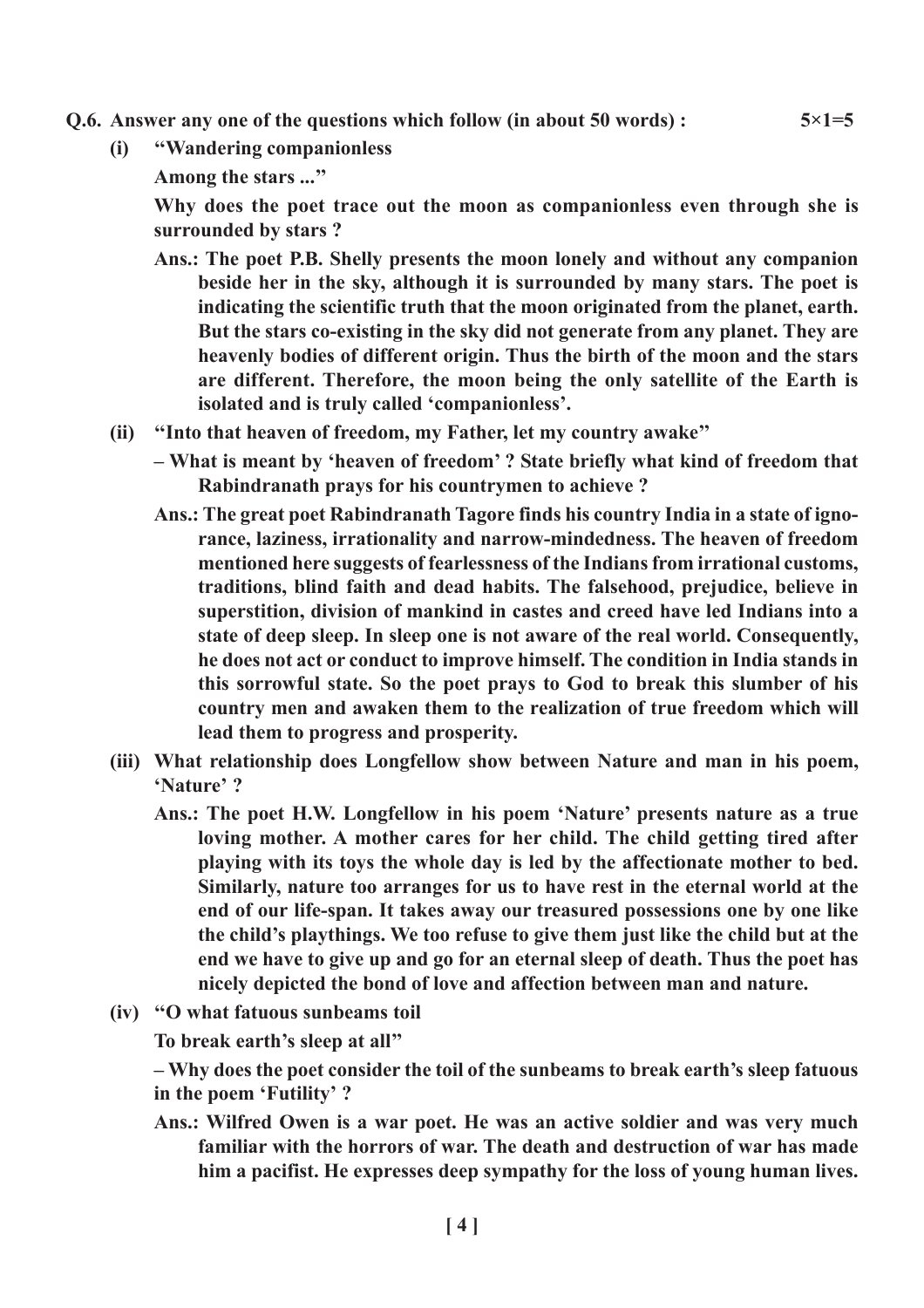The death of a young soldier in war could not be given a new life. The sun being the creator of life on earth itself is unable to bring back life to the dead. Hence, the sunbeams are called fatuous.

- Q.7. Complete each of the sentences which follow by choosing the correct answer from the alternatives given :  $1 \times 4=4$ 
	- (i) The name of the convict's wife is
		- (a) Jeanette
		- (b) Marie
		- (c) Mere Gringoire

Ans.: (a) Jeanette

(ii) ''They are sold, madam''

Here they refers to

- (a) the silver candlestics
- (b) furniture
- (c) silver salt cellars
- Ans.: (c) silver salt cellars
- (iii) Persome, you may leave us, this gentleman will excuse you. Here 'this gentleman' refers to
	- (a) the convict
	- (b) sergeant
	- (c) bailiff
	- Ans.: (a) the convict
- (iv) The convict was sentenced to
	- (a) twelve years in the prison hulks
	- (b) ten years in the prison hulks
	- (c) eleven years in the prison hulks
	- Ans.: (b) ten years in the prison hulks

# **O.8.** Answer any two of the questions which follow (each in about 30 words) :  $3 \times 2 = 6$

- (i) Why did the Bishop sell his silver salt cellars ?
	- Ans.: Bishop sold the silver salt cellars to pay the rent of Mere Gringoire. She was very poor and could not pay her rent. The bailiff threatened to turn her out of the house if she does not pay the rent. So, she sought the help of the Bishop. The Bishop too had no money at hand. Consequently, the Bishop sold the saltcellars for paying the rent.
- (ii) What did the Bishop say to the gendarmes to save the convict from prison ?
	- Ans.: The Bishop told the sergeant that the convict was his friend. He further said that he had given him the candlesticks to him as a gift. The Bishop requested the sergeant to release him.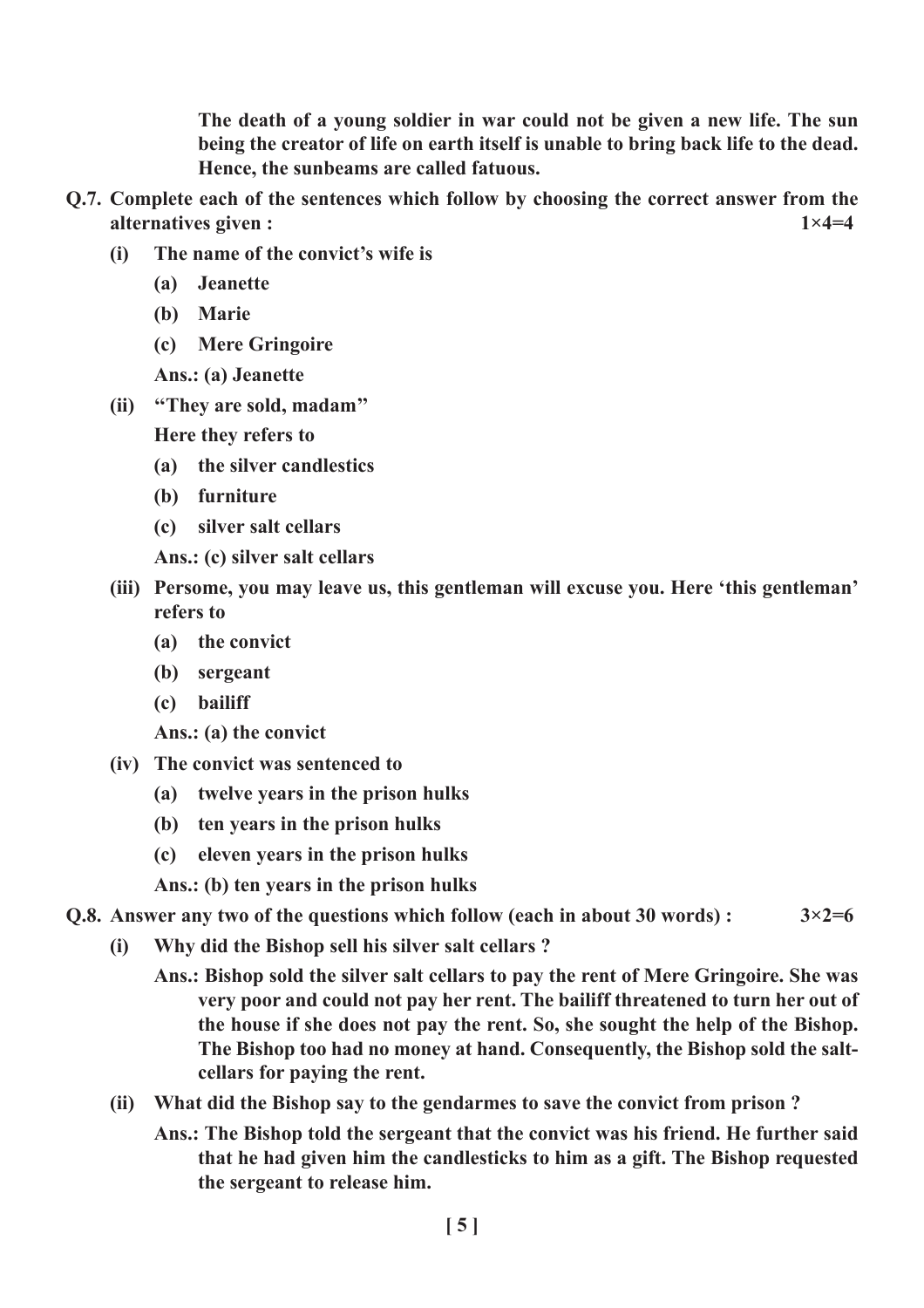- (iii) 'That is why they are left open'
	- What does 'they' refer to ? Why are they left open ?
	- Ans.: They refers to the doors of the Bishop's house. They remain open for the people. A person in need may seek his help at any time. Again closing the door may cause inconvenience to the people.
- (iv) 'There's gratitude for you !'
	- Whose gratitude is challenged and why ?
	- Ans.: Marie, the maidservant of the Bishop's house is remarked as ungrateful by Bishop's sister Persome. Oneday on a cold winter night Bishop is away from home. Persome comes to know from Marie that Bishop has gone to see her ailing mother. At this Persome gets angry and calls her ungrateful for sending the Bishop out on such a cold night.
- **O.9.** Answer any one of the questions which follow (in about 50 words) :  $5 \times 1 = 5$ 
	- (i) 'My punishment is just, but oh God, it is hard, it is very hard'
		- Whose punishment is referred to here ? What is the punishment ? Why is it very hard ?
		- Ans.: The Bishop himself is at the receiving end of the punishment. He considers the loss of the candlesticks, as a 'just punishment' for his strong love for them. There is a conflict within the Bishop's mind between his spirituality and materialism. The Bishop considers it a sin to have strong attachment to material objects like the candlesticks here. Again, on the other hand as a man of the world he cannot overcome the shock of losing the last gift from his mother. Thus, the Bishop has truthfully demonstrated his dilemma calling it 'hard' and 'very hard'.
	- (ii) Describe the thoughts of the convict just before he steals the candlesticks.
		- Ans.: The convict is in two minds before he steals the Bishop's candlesticks. He is very much allured to steal the beautiful silver candlesticks of the Bishop. His wicked instinct prevails upon him to grab the opportunity of the Bishop's absence. But his conscience disheartens him to do the inhumane act. He understands the kindness bestowed by the Bishop to him. He knows it that the candlesticks have been the last gift from the Bishop's mother to her son. But the evil in him argues that none cared for his own mother before sending him to jail. He also thinks of his jail-mates who would laugh at him for being a fool to miss this opportunity. So, he finally steals the candlesticks by giving in to his good feelings.
	- (iii) 'The Bishop's Candlesticks' is based on a famous novel by a famous foreign novelist. Name them. Briefly analyse how far the title of the play is significant.

Ans.: The play 'The Bishop's Candlesticks' by Norman Mckinnel is based on the famous french novel 'Les Miserables' written by Victor Hugo. The title of the one-act play 'The Bishop's Candlesticks' is very significant and is in conformity with the play. The play moves round the silver candlesticks of the Bishop. These candlesticks influence the action of the play and also throw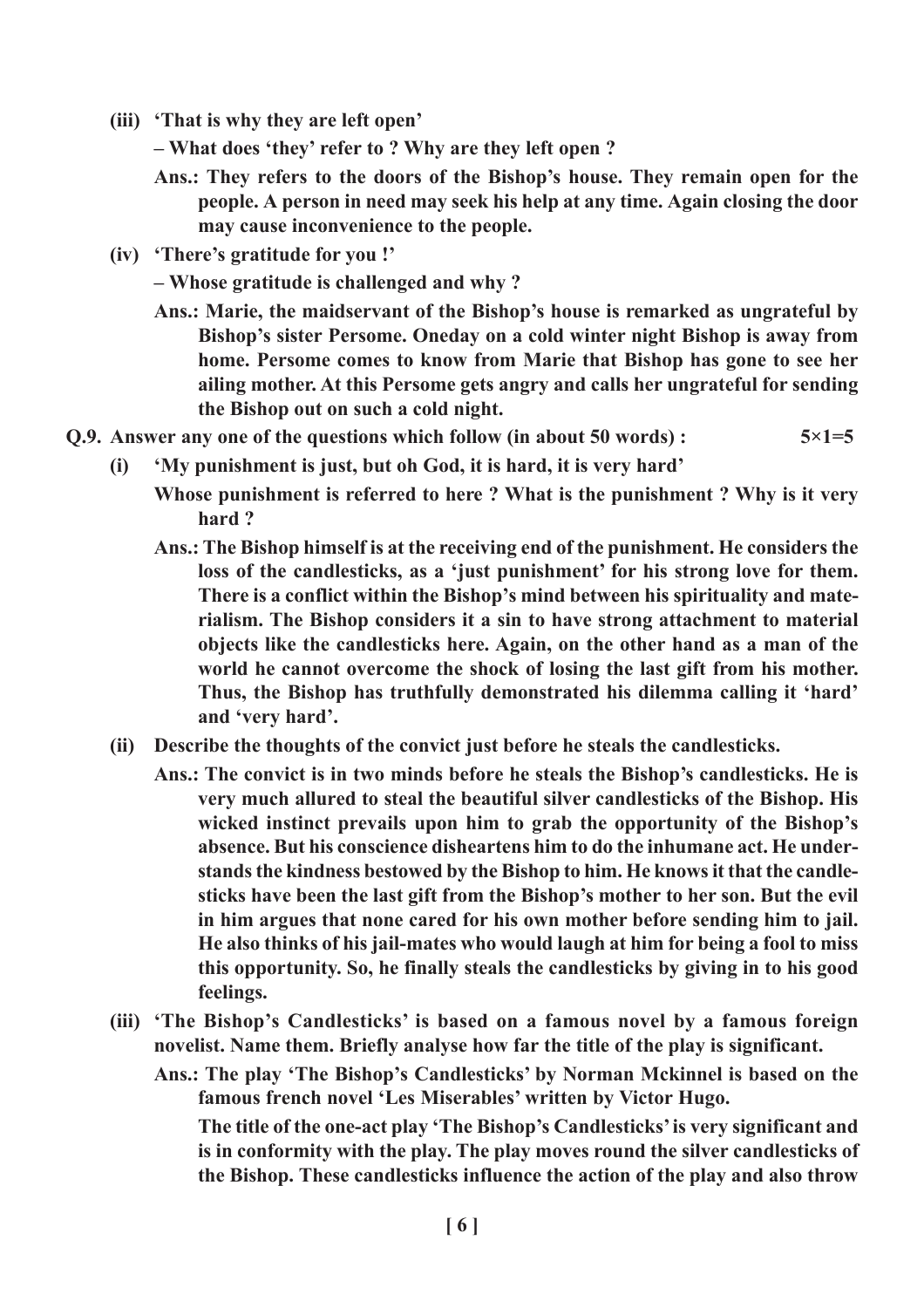light on the various characters. The Bishop loves the candlesticks very much since it's the last gift from his mother. A convict who tiptoed into the Bishop's house was tempted by those costly candlesticks. At last he stole them. Later he is caught by the police. But the Bishop tells the police that the man was his friend and he has gifted him those candlesticks. Thus he saves the convict. The convict is greatly moved by this act of kindness from the Bishop. He is ashamed and mends his character. Finally, he was reformed into virtuous man. Hence, the candlesticks stand for God's blessings which could purify a devilish soul.

Q.10.A. Rewrite the sentences which follow as directed, without changing their meaning :

 $2 \times 5 = 10$ 

- (i) They did not think of my mother. (Change the voice) Ans.: My mother was not thought of by them.
- (ii) I wish Persome would not lock the cuphoard. (Split into two simple sentences) Ans.: Persome would not lock the cupboard. It's my wish.
- (iii) 'Swaminathan, stand up' said the teacher. (Change into Indirect speech) Ans.: The teacher ordered Swaminathan to stand up.
- (iv) I was responsible for the running of the steamers. (Rewrite using noun form of 'responsible')

Ans.: The running of steamers was my responsibility.

- (v) Always it woke him, even in France. (Turn into complex sentence) Ans.: It woke him always even when he was in France.
- B. Fill in the numbered blanks with appropriate articles and preposition : 3
	- (i) This pleased Mani greatly  $\qquad \qquad \frac{(1)}{2}$  the first time that evening he laughed, and laughed heartily too. He shook Swaminathan and gave such affectionate twist  $\frac{(3)}{2}$  his ear that Swaminathan gave  $\frac{(4)}{2}$ long howl. And then he suddenly asked, 'Did you bring  $\frac{(5)}{2}$  thing that I wanted ?' (2) (5)

Ans.: $(1)$  for

- (2) an
- (3) to
- (4) a
- (5) the
- C. With each of the following wh-words, frame a question in such a way that the answer matches the given content :  $1 \times 2=2$ 
	- (i) When :

Content : Rajam shouldered his gun and fired a shot in the air.

Mani was startled.

Ans.: When was Mani startled ?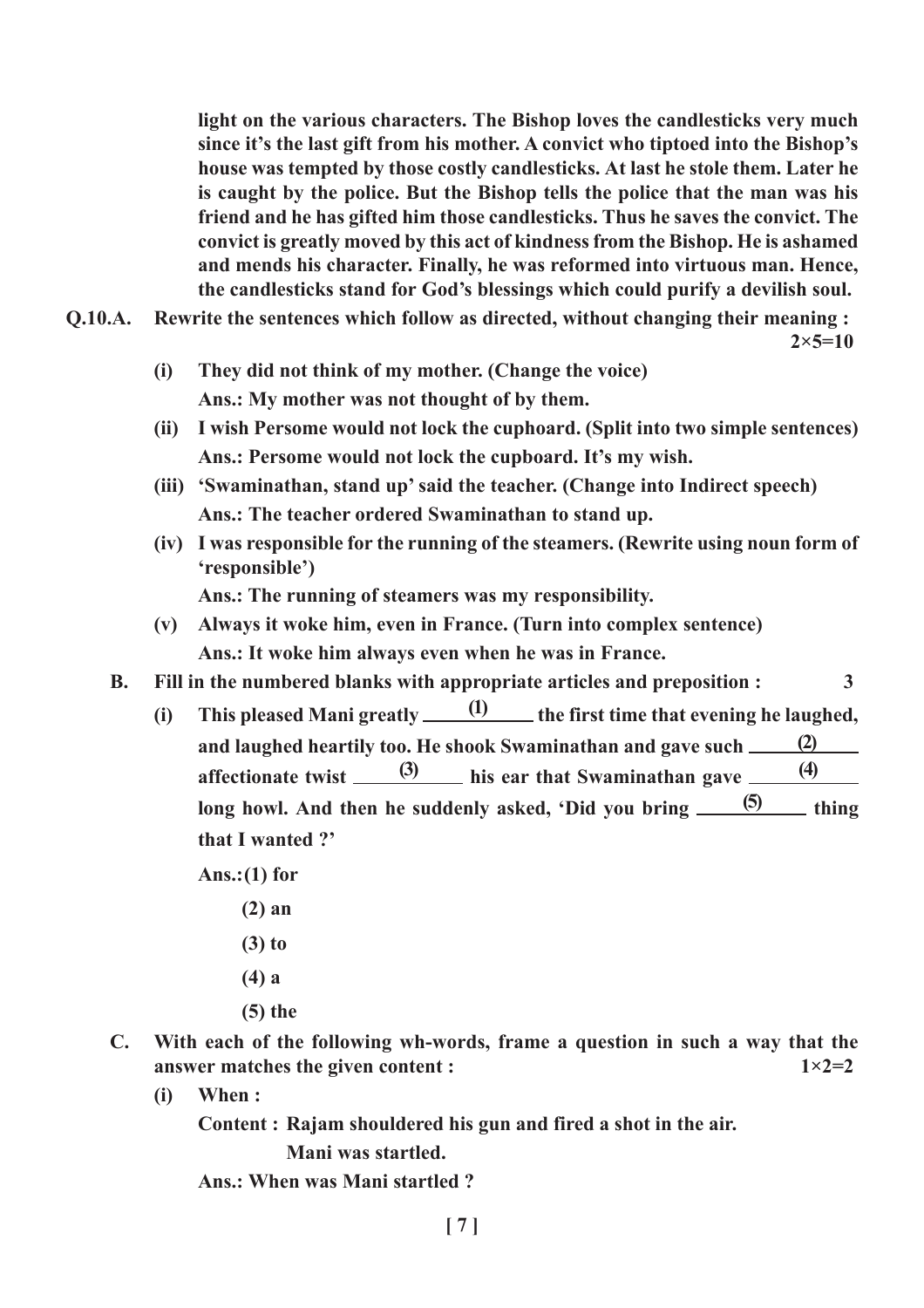(ii) What :

Content : I do not deal in hides.

I deal in tobacco.

Ans.: What do you deal in ?

Q.11.(a) Write a letter within 120 words to the editor of an English daily expressing your concern at the price hike of everyday commodities. 10

> [inflation shot to a 13 year high of 11.05%, Government taking measures to give middle class relief from high prices, urgent need to look into this problem]

Ans.:To,

The Editor,

The Telegraph,

Kolkata-700 001.

Sir,

I would like to put forward my bitterness concerning the soaring prices of the essential commodities through the columns of your esteemed daily.

The hike in the price of everyday commodities has been telling upon the life of the poor masses in general. They do not have enough income to manage their daily basic needs. The inflation has touched to a record of 13 year high at 11.5%. The price of rice, bread, dal, sugar, egg, fish and vegetables have increased alarmingly. The cost of newspaper has gone up too. In short the peoples are having a very tough time.

It's truly encouraging that our state govt. has taken some positive steps to control the market price of the most needed commodities. The people living below the poverty line are being provided some relief. They are getting rice, dal, sugar and kerosene oil etc. at a subsidized rate. But the problem is undoubtedly a burning national issue.

Therefore, I would like to draw the attention of the central govt. to take necessary measures to control inflation.

Thanking you,

|                                      | <b>Yours faithfully</b> |
|--------------------------------------|-------------------------|
| Dated : 25th Feb., 2009              | <b>Sana Malik</b>       |
| 33, Gora Chand Road, Kolkata-700 014 | Mob.: 9831983123        |

## OR

(b) Write a letter within 120 words to your friend describing the festival of your state you enjoy most. 10

[Name of the festival; when takes place; a brief description of the festival; your feelings]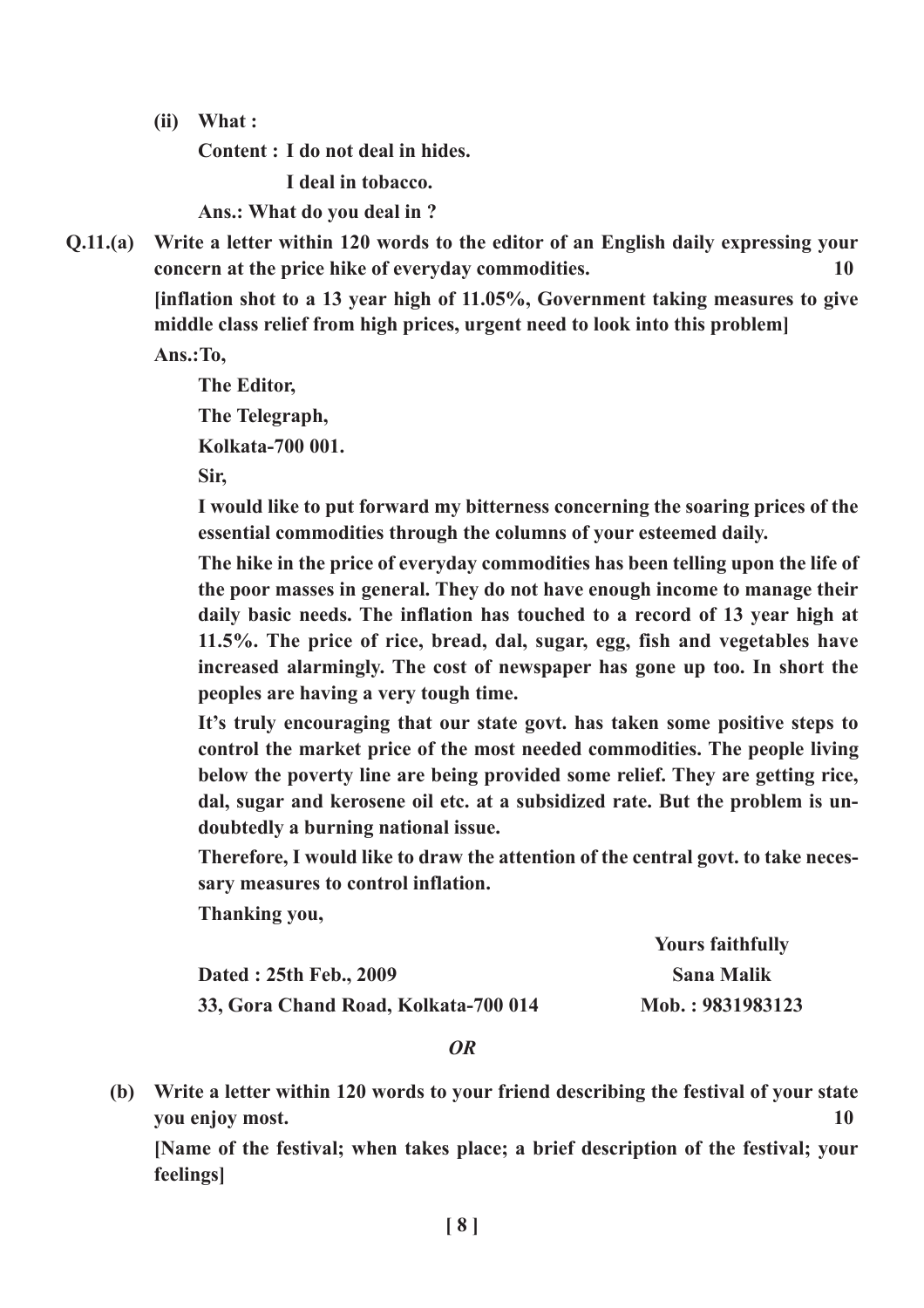46F, Gorachand Road Entally, Kolkata-700 014 22/02/09

## Dear Salik,

I am keeping well. How are you ? I received your letter a few days ago. I enjoyed your letter very much. I have shown it to some of my class friends. They loved your style of presenting your topic in the letter. In this letter I will give you a brief description of a famous festival of our state, West Bengal.

West Bengal is better known as a land of festivals. There are uncountable festivals since people of so many religions live here. The Durga Puja is the greatest Bengali festival. It is called the festival of the masses. It is celebrated for four days in the season of autumn. It brings a lot of joys to the people. The whole family gets together to celebrate the re-union and thus it strengthens the social bond. Every body makes a preparation in advance to meet the expenses involved in the festival. The new clothes, sweets, parties, and the Yagna are some of the special things associated with the festival. Every house serves delicious dishes to welcome the friends and relatives during the occasion.

I like puja the most since it's the festival when the members of our family stay together for a few days and have a good time.

I hope you have got a fair idea of the festival. Please plan for a visit to our place in this puja to have the thrilling experience. Rest is o.k.

> Yours loving Michael

Q.12.(a) East Midnapore got inundated by the rain for several successive days. Write a report in about 150 words about the miserable condition of the flood victims – Lakhs of people wading through 20 to 30 km of neck-deep water in search of shelter; reluctantly having house; many got stranded leaving neither drinking water nor food ; rescue operation and distribution of food and drinking water by Government and NGOs. 10

Ans.: Flood Ravages Midnapore

Midnapore (West Bengal), Feb, 21 ; Floods ravaged large areas in the southern districts of West Bengal causing loss to life and property and disrupting normal life. The incessant rain over the past few days have inundated several villages in East Midnapore. More than a lakh of people have been left homeless. Mud houses swept away and concrete houses are under water. People have to wade through 20 to 30 kms of neck deep water in search of shelter.

The situation has turned grave and people are facing problems related to drinking water and food.

Rescue operation have started and speed boats have been deployed in seveal areas. About 1200 camps have been set up in the affected areas where those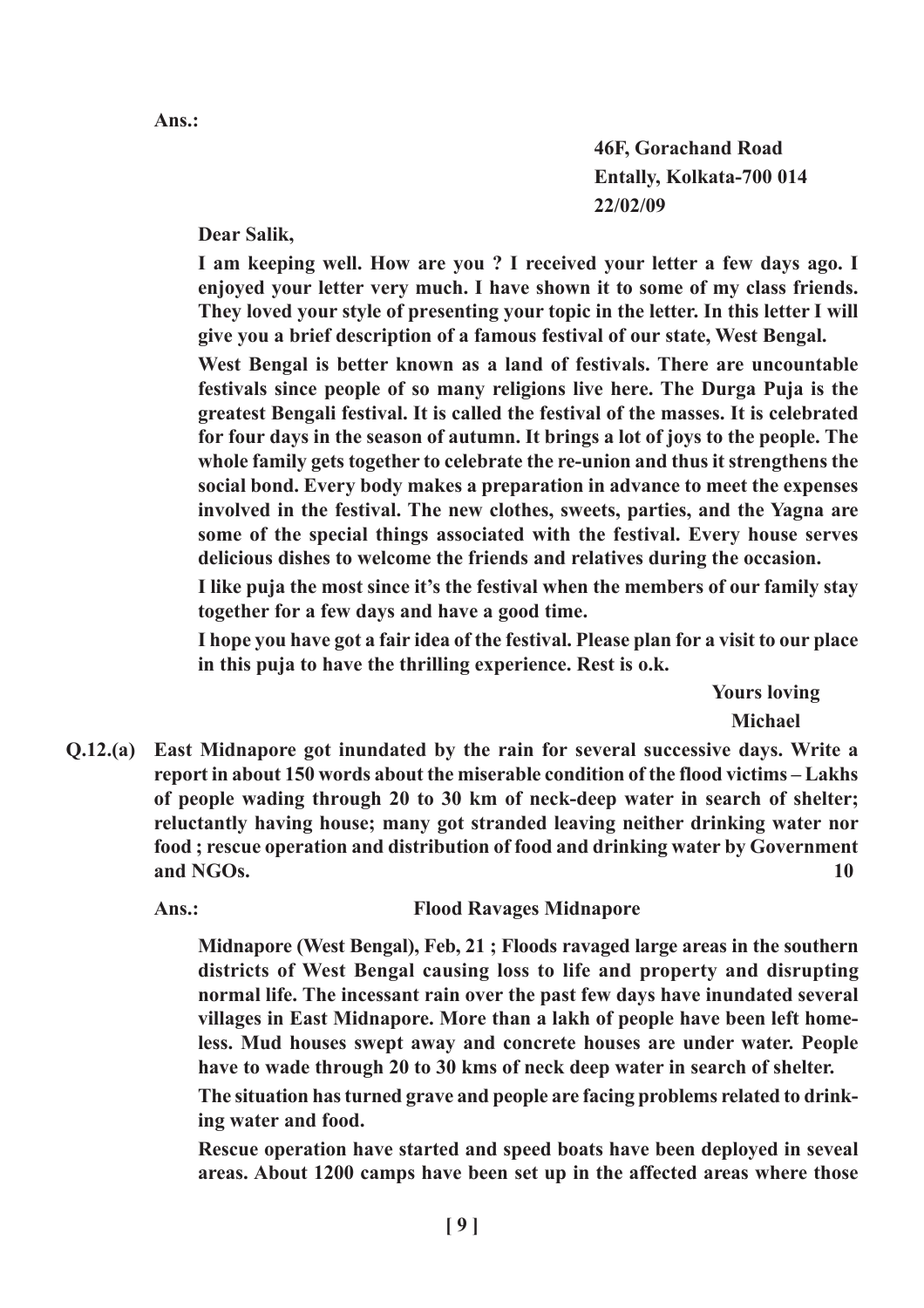rendered homeless are sheltered. The state govt. has been working on war footing to fight the situation. It has sought the use of air force helicopters to ensure drinking water and food supplies. Many NGOs have been working to help the victims.

### OR

(b) Write a summary of the passage which follows in about  $100$  words .  $10$ 

All desire success in life but few attain it. It will be found that the success of those who achieve it is due to their own initiative and exertion. On the other hand, the failure of the others is due to the fact that they did not exert themselves. They foolishly hope that something will turn up some day to their best advantage. These people more often than not come to grief. Again, to look for help from others betrays a lack of self-confidence. Help from others is most uncertain. It may or may not come.

Success does not come of itself. It does not fall from heaven. It is rather the reward of honest, sincere and devoted work. God in His eternal kindness has placed the key to success in our hands. We are only to seize it. Making the best use of the faculties with which we have been endowed is the only way to success. Nothing can below success on us – no idle dreaming, no wishful thinking bereft of the will and determination to achieve success. It is in this way through earnest efforts made that we can hope to receive the greatest blessing of God, that is, success in life.

- Ans.: Success in life depends on one's effort to achieve it. An idle person cannot succeed in life if he leaves it to the heaven to help him since god helps those who help themselves. success demands honesty, sincerity, dedication and determination and those who have it is sure to strike the goal.
- 13. Read the passage below and answer the questions which below :

Those who say that at the time of Gurucharan's death his sicond wife was playing cards in the inner appartments are scandalmongers who would make a mountain of a molehill. In fact the lady of the house was seated with one knee folded under her resting her chin on the other, absorbed in eating watered rice with raw tamarind, green chillies and a hot prawn savoury. When she was called ou, she left a heap of well-chewed drumsticks, and an empty rice-bowl, saying displeasedly , I don't even, get the time to swallow, a couple of mouthfuls of rice.

Meanwhile, after the doctor left saying there was no more to be done, Gurucharan's younger brother Ramkanai sat down by his side and said gently, 'Dada, tell me if you want to make a will'. Gurucharan replied in a faint voice, 'Write it down as I speak'.

Ramkanai took pen and paper and made ready. Gurucharan said, 'I bequeath all my immovable and movable goods and property to my wedded wife, Shrimati Baradasundari'. Ramkanai wrote – but he wrote with reluctance. He had cherished the hope that his only son Nabadwip would inherit his childles uncle's wealth and property. Although the two brothers lived separately, this hope had led Nabadwip's mother to keep her son from any kind of employment, and to marry him off early. Moreover as if to spite her enemies – the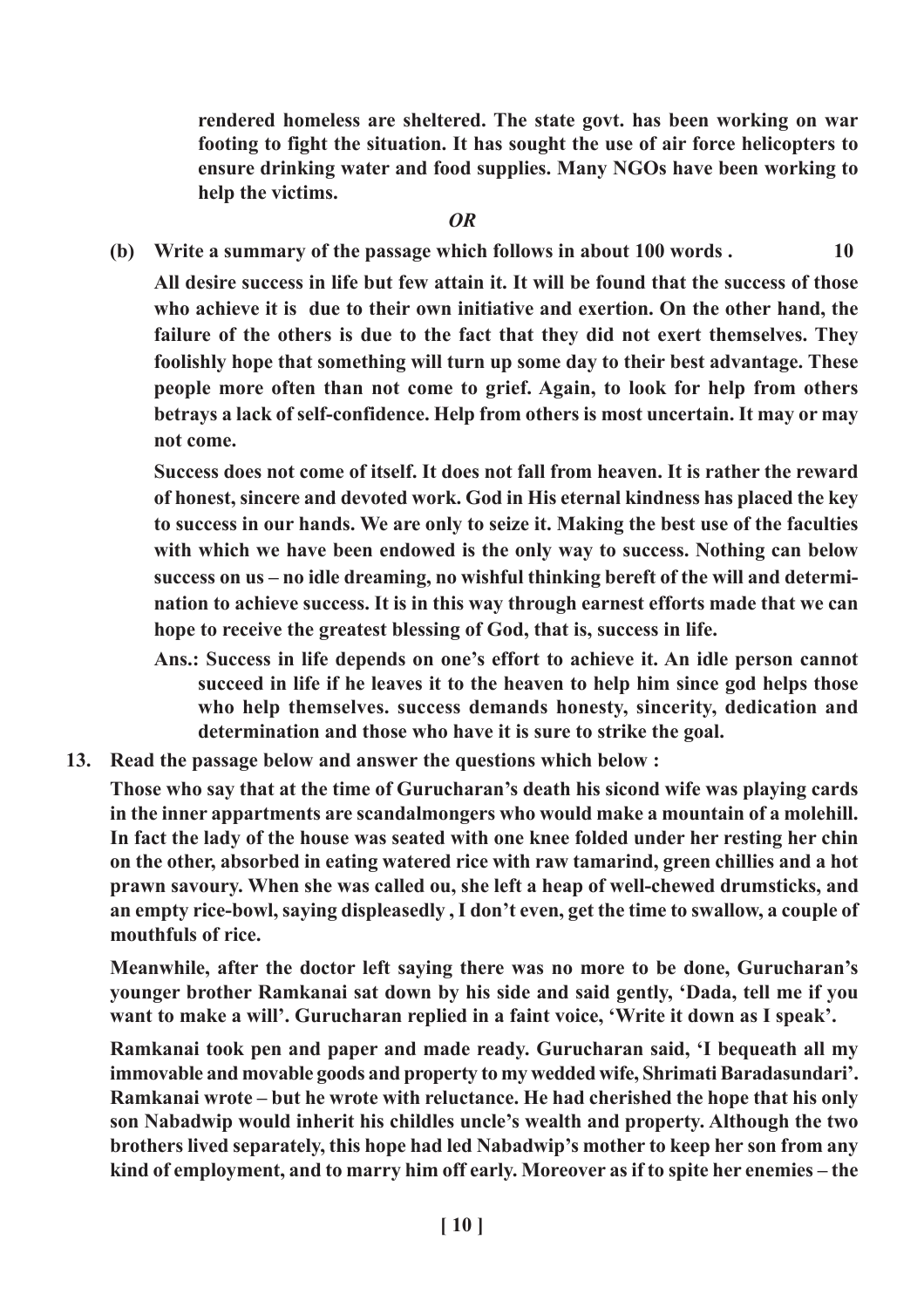marriage had borne fruit. But despite all this Ramkanai wrote down the will and gave the pen to his brother to sign it. What Gurucharan wrote in a failing hand might have been his signature or just a few wavering strokes of the pen : it was hard to tell.

When his wife arrived, having finished her watered rice, Gurucharan's speech had failed. At this she began to weep. Those who had been deprived of the coverted property, said, ''Crocodile tears !'' But we should not believe them.

Having heard the details of the will, Nabadwip's mother rushed in and began an uproar, saying, 'One's reason fails when one's dying. When he had such a treasure of a nephew....!

[Adapted from Rabindranath Tagore, selected Short Stories]

- (A) Complete each of the sentences which follow by choosing the correct answer from the alternatives given :  $1 \times 7 = 7$ 
	- (i) Baradasundari was
		- (a) first wife
		- (b) second wife
		- (c) nearest neighbour.
		- Ans.: (b) second wife
	- (ii) In the will Gurucharan gave his property to
		- (a) Ramkanai
		- (b) Nabadwip
		- (c) Baradasundari.
		- Ans.: (c) Baradasundari
	- (iii) When Gurucharan was at his deathbed, Baradasundari was
		- (a) playing cards
		- (b) finishing her lunch
		- (c) consulting with physician.

Ans.: (b) finishing her lunch

- (iv) After hearing the will Nabadwip's mother
	- (a) started shouting
	- (b) made arrangement of the funeral process
	- (c) was engaged in merry-making.

Ans.: (a) started shouting

- (v) Nabadwip was Gurucharan's
	- (a) only son
	- (b) one of the nephews
	- (c) only nephew.

Ans.: (c) only nephew

- (vi) On being asked whether he would make a will, Gurucharan
	- (a) rejected the proposal
	- (b) appreciated the proposal
	- (c) remained silent.

Ans.: (b) appreciated the proposal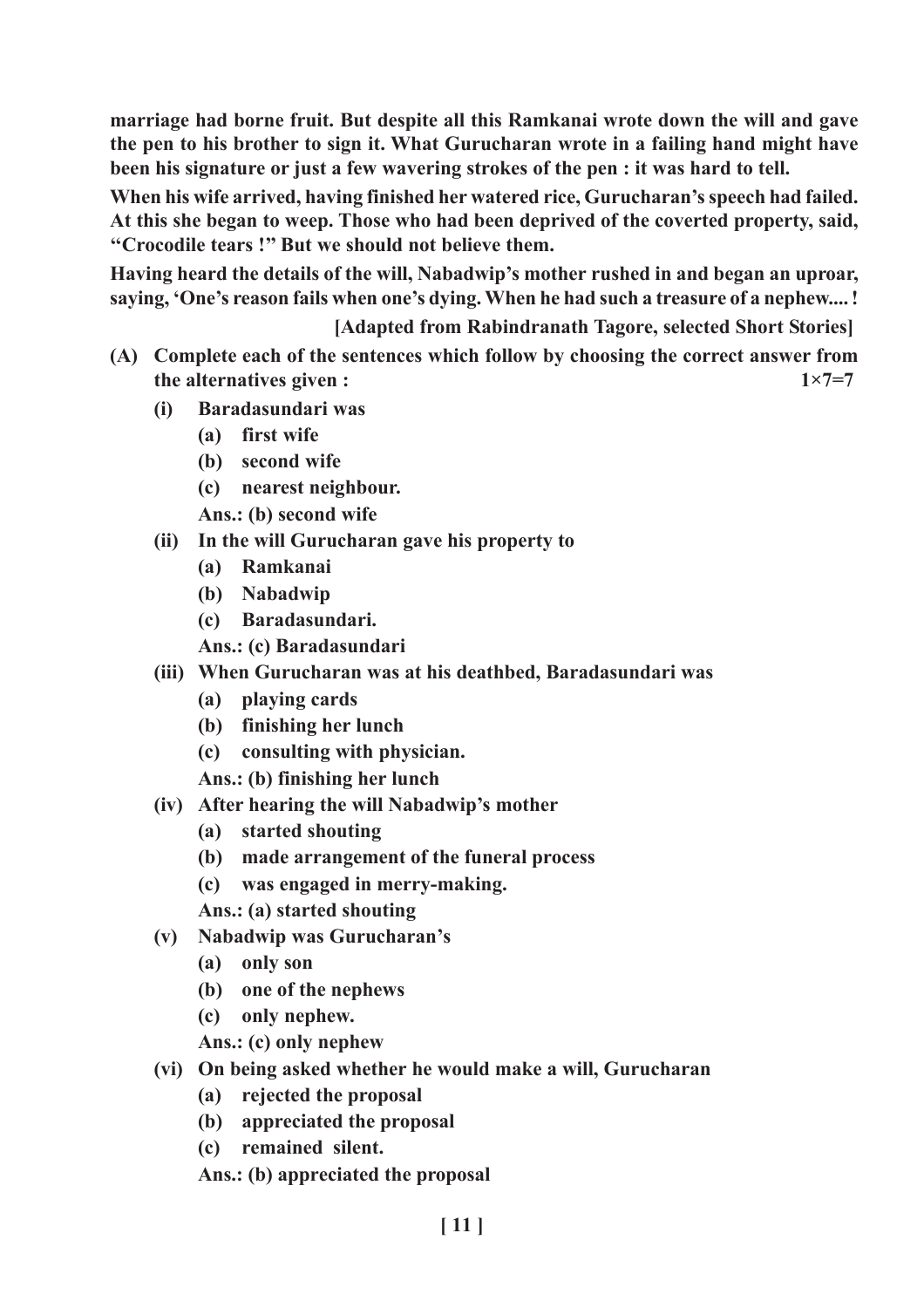- (vii) Having heard the intension of Gurucharan
	- (a) Ramkanai was happy
	- (b) Ramkanai was not at all happy
	- (c) Ramkanai called for Nabadwip.
	- Ans.: (b) Ramkanai was not at all happy
- (B) Answer the questions which follow (each in about 20 words) :  $2 \times 4 = 8$ 
	- (i) What was Baradasundari doing when her husband was at deathbed ? Ans.: Baradasundari was eating watered rice at the time.
	- (ii) Why did Ramkanai write the will with reluctance ?
		- Ans.: Ramkanai was expecting the will in his son's favour to inherit his brother's property but his brother wanted to will it to his wife. So he wrote the will with reluctance.
	- (iii) How was the signature of Gurucharan on his will?
		- Ans.: Gurucharan's signature on the will looked as an scribbling made with a pen.
	- (iv) Why was Nabadwip kept out from any kind of employment ?
		- Ans.: Nabadwip was kept out of any employment because his mother was very much sure to inherit the wealth and property of Ramkanai's brother. So she fancied her son as a man of wealth in near future.
- (C) Re-arrange the sentences which follow in their proper order : 5

- (i) Ramkanai wrote the will with reluctance
- (ii) Ramkanai's wife did not allow her son to marry.
- (iii) Gurucharan had no child to inherit his property.
- (iv) Gurucharan wanted to make a will.
- (v) Gurucharan requested his brother to write down his will. Ans. iii – iv – v – i – ii

––––––––––––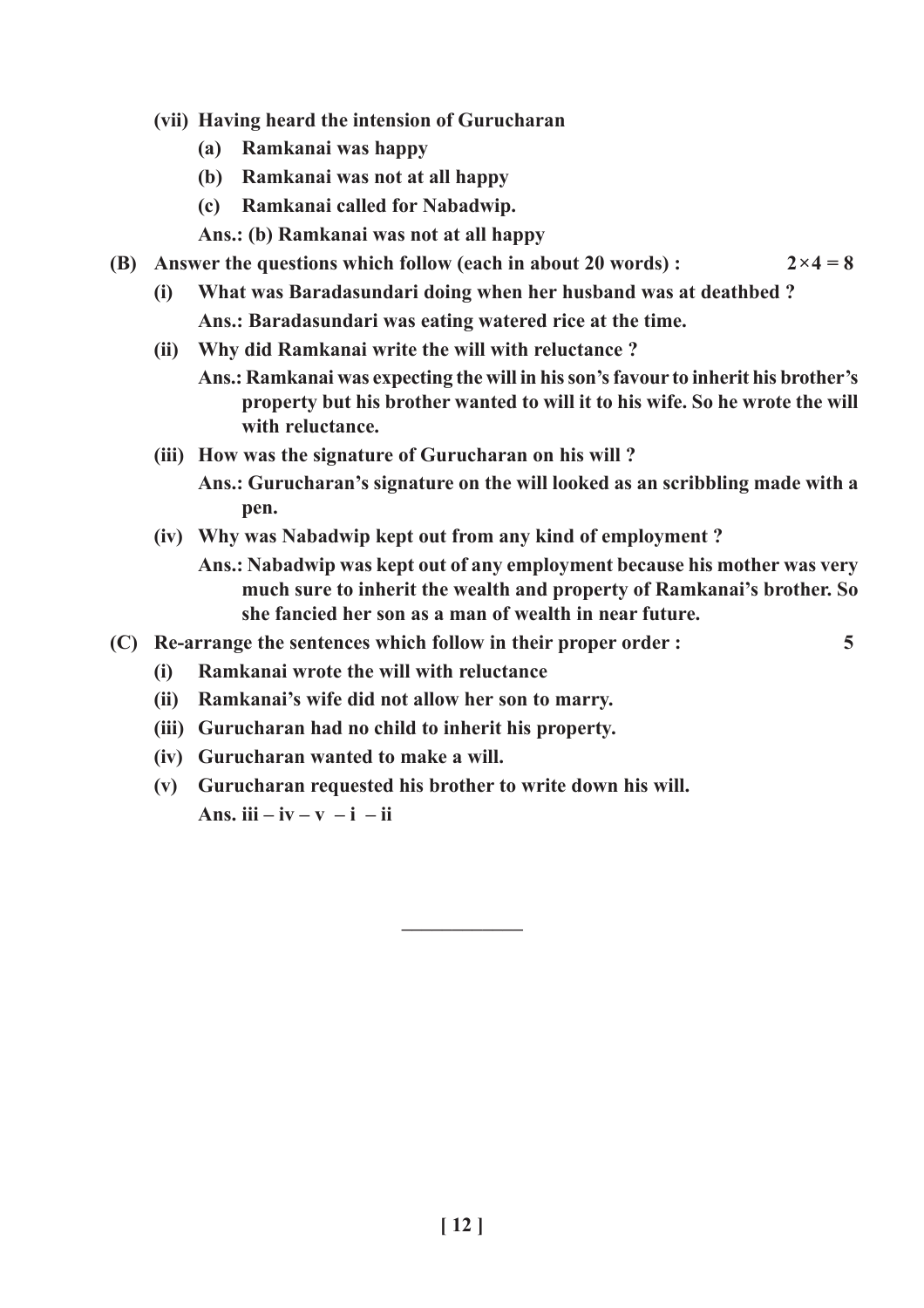# ENGLISH SAMPLE PAPER – 2

- Q.1. Complete each of the sentences which follow by choosing the correct answer from the alternatives given :  $1 \times 4 = 4$ 
	- (i) Crosthwaite was sent
		- (a) to assist Corbett in his work at Mokamech Ghat.
		- (b) supervise Corbett's work at Mokameh Ghat
		- (c) to study the system of work at Mokameh Ghat.
		- Ans. : Crosthwaite wax sent (c) to study the system of work at Mokameh Ghat.
	- (ii) On the reopening day Rajam sat on the
		- (a) first bench beside Mani
		- (b) last bench behind Mani
		- (c) last bench beside Mani

Ans. : On the reopening day Rajam sat on the last bench beside Mani .

- (iii) "Your constitution would stand an immediate shampoo" Here "stand" means
	- (a) accept
	- (b) tolerate
	- (c) support.
	- Ans. : "Your constitution would stand an immediate shampoo" Here stand means 'tolerate'
- (iv) According to the authors, environmental degradation
	- (a) gives birth to various, social problems
	- (b) creates economic disparity among the people
	- (c) violates the principle of distributive justice
	- Ans.: According to the authors, environmental degradation (c)violates the principle of distributive justice.
- Q.2. Answer any two of the questions which follow (each in about 30 words) :  $3 \times 2 = 6$ 
	- (i) What did Mani forbid Rajam to do for the proposed duel?

Ans.:Rajam and Mani were the two central characters in the story "Rajam and Mani" by R.K. Narayan.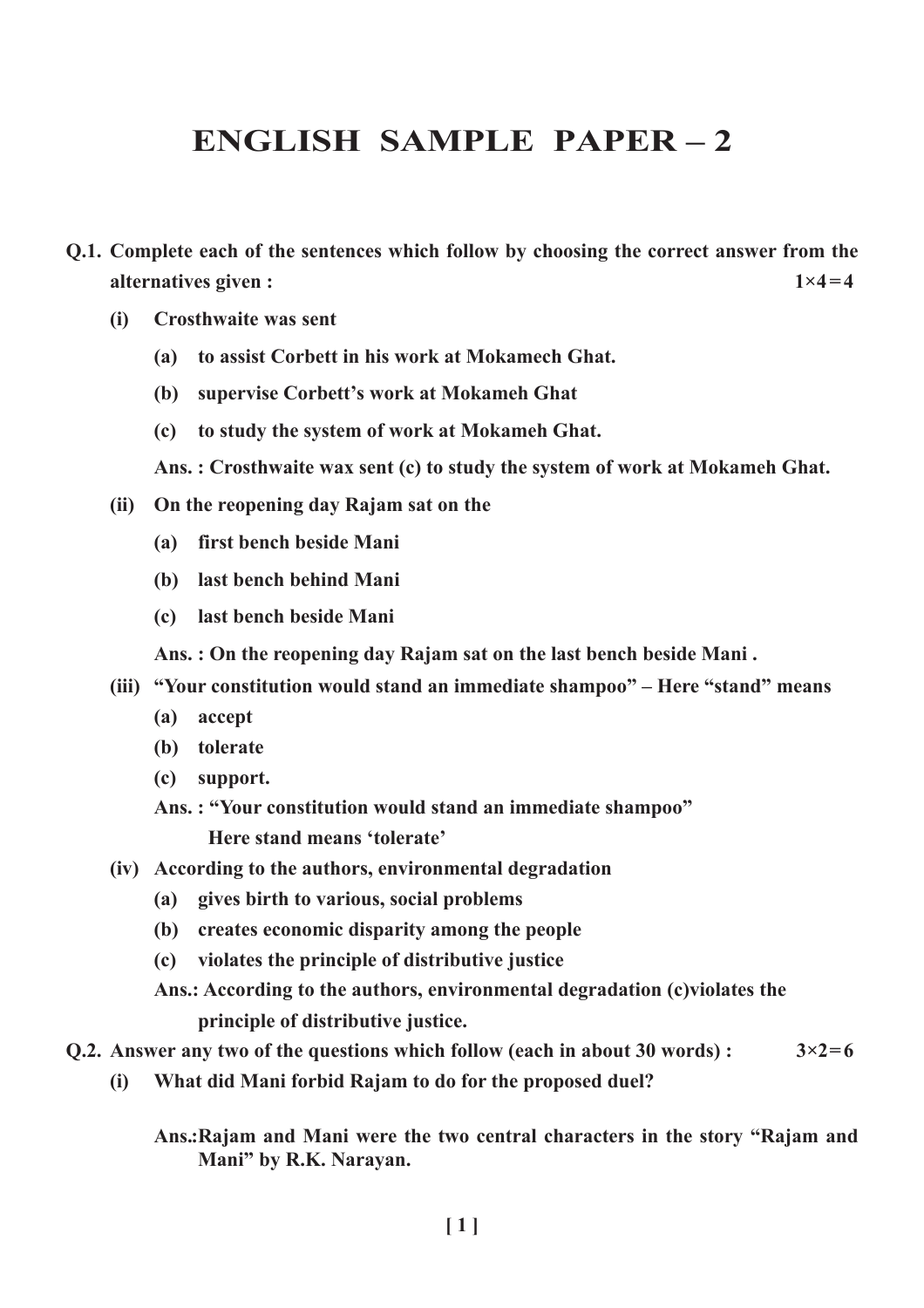Since his first appearannce in the same class where Mani was a student, Rajam gradually posed himself as a great rival for Mani.

Mani considered Rajam as 'a new menace' in his life. On one occasion, Mani invited Rajam to resolve their rivalry over a 'duel'. Rajam having readily accepted the challenge, Mani forbade Rajam to keep everything related to that decision for a duel out of his father's knowledge. Rajam's father was a police officer.

- (ii) How was the problem of caste prejudices' solved at Ram Saran's school?
	- Ans.:Jim Corbett and Ram Saran started a school at Mokameh Ghat for the sons of the workers and of the low paid railway staff. Ram Saran had passion for offering education and the undesirable distinction between higher and lower castes was the first stumbling block they faced. And Ram Saran solved this problem of making learners of high and low casters sitting together, by just turning the 'hut' into a 'shed' by removing the walls of the hut.
- Q.3. Answer any one of the questions which follow (in about 50 words) :  $5 \times 1 = 5$ 
	- (i) What thought crossed Mani's mind as he waited for Rajam near Nallapa's Grove?
		- Ans.:It was so decided that Rajam would meet Mani at Nalappa's grove and end their rivalry over a hand to hand fight. Rajam posed to be a real menace for Mani as he, with his impressive debut appearance in the class, his academic excellence seemed to usurp Mani's exclusive position in the class. On the appointed day as Mani and Swaminathan were squatting on the sand near the grove, waiting for Rajam, Mani was seriously thinking of the out come of the fighting with Rajam. He was thinking what would happen if Rajam dies on the spot suffening the fatal stroke from Mani's club, and if his body thrown in the river is recovered. Mani felt alarmed to think that Rajam's ghost might appear and pull his hair at night. Such gloomy and ominous thinking crossed Mani's mind.
	- (ii) Discuss any one of the ways which environmental plunder can cause harm to development.
		- Ans.: One of the several ways how environmental plunder can cause harm to development is the shocking usurpation of the basic rights of the under privileged in the society. As an instance the author refers to the environmental plunder caused by massive pollution, congestion, noise, tension and etc. The worst affceted are the poor and vulnerable section in the society, namely, the pavement dwellers, street vendors. They are grossly deprived of the optimum environmental comfort and protection.
- Q.4. Which of the following statements are True and which are False :  $1 \times 4 = 4$ 
	- (i) 'A white and shapeless mass' This is said about the dying lady. Ans.: False.
	- (ii) As described in 'Nature' the mother's promise of more splendid toys gives the child great delight.

Ans.: False.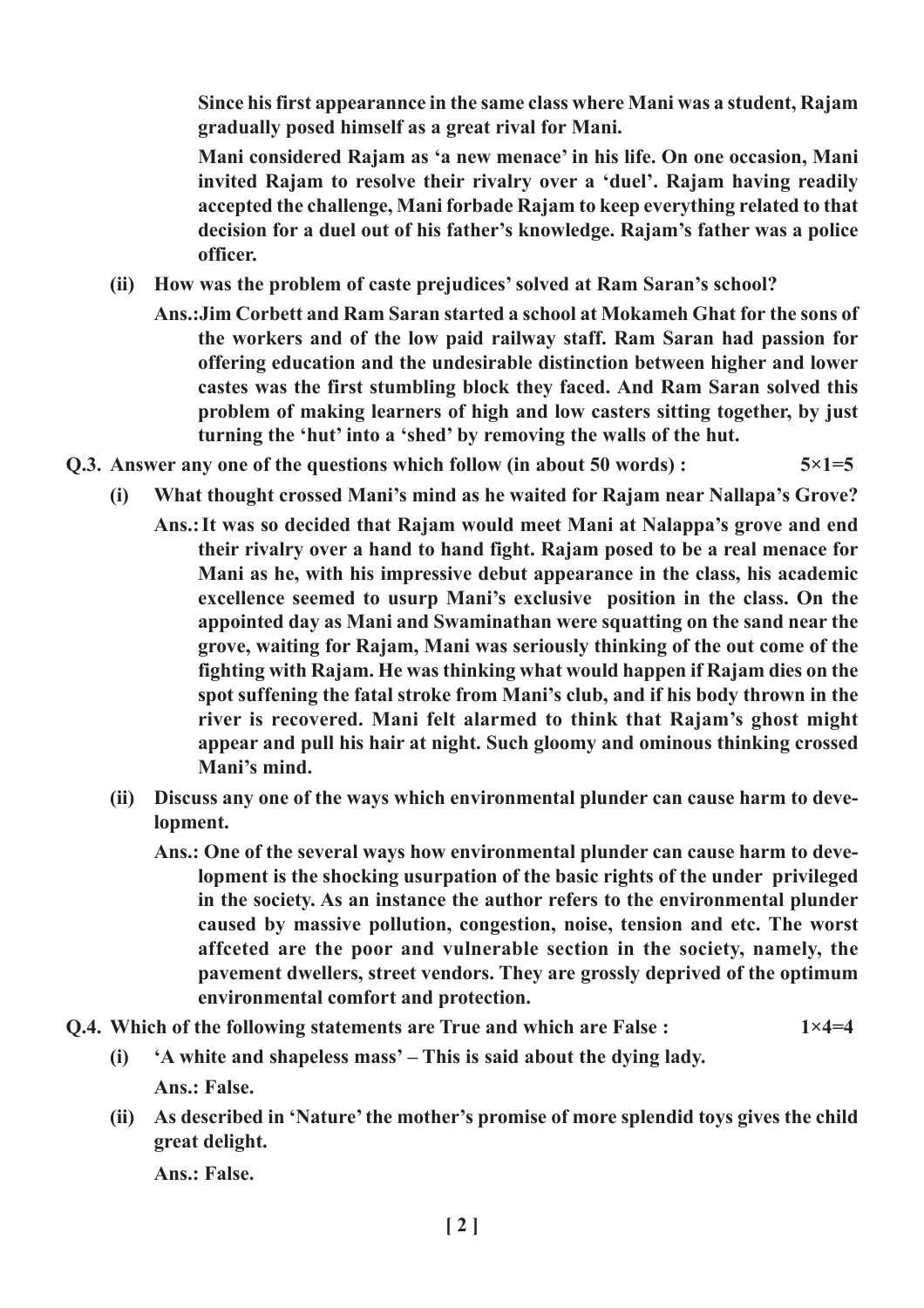(iii) In the country of Tagore's dream there may be occasional deviations from the path of truth. Ans.: False.

(iv) In the poem 'Futility' the subeams are said to be fatuous.

Ans.: True.

- Q.5. Answer any two of the questions which follow (each in about 30 words) :  $3 \times 2 = 6$ 
	- (i) What, according to the poet, is the cause of moon's paleness?
		- Ans.: Poet P.B. Shelley in his poem the Moon', has offered a personified presentation of the moon', an object of Nature. The moon in the poem appears pale and lack-lustre. According to the poet this paleness in the result of her long tiring wanderings across the sky. It could be that as the full moon rises in the glooming eastern horizon just after sunset it looks pale as the eastern sky has turned dusky.
	- (iv) Why does Wilfred Owen call the sun 'kind'?
		- Ans.: Poet Wilfred Owen calls the sun 'kind' in the poem 'Futility'. The Sun is kind to nature in general and had been kind to the poor soldier when he lived his normal life in his own home in England. The Sun is kind as it infuses life in the seeds and make them sprout. The Sun would also wake him up early in the morning and would inspire him to get busy with his farming activities.
- Q.10.A. Rewrite the sentences which follow as directed, without changing their meaning :

 $2 \times 5 = 10$ 

- (i) They took away my name. (Change into passive voice) Ans.: My name was taken away by them.
- (ii) Have you the courage to prove that you are a man? asked Mani. (Change into indirect speech) Ans.: Mani asked rather rudely if he had the courage to prove that he was a man.
- (iii) 'Nature leads us gently. (Rewrite using the Noun form of 'gently') Ans.: Nature leads us with gentleness.
- (iv) Was it for this the clay grew tall? (Change into an assertive sentence) Ans.: The clay (this human body) did not grow tell for this.
- (v) It was my fault. I led him into temptation. (Join into a complex sentence) Ans.: It was my fault that I led him into temptation.
- B. Fill in the blanks with appropriate articles and preposition : 3 When suitable buildings had been erected, \_\_\_\_\_\_ additional seven masters employed, and the students increased \_\_\_\_\_\_\_\_ two hunderd, the Govt. relieved us **EXECUTE:** OUT financial responsibilities.
	- Ans.: When suitable buildings had been erected, with additional seneu mastess enployed, and the students increased to two hundred, the Govt. relieved us of our financial responsibilties.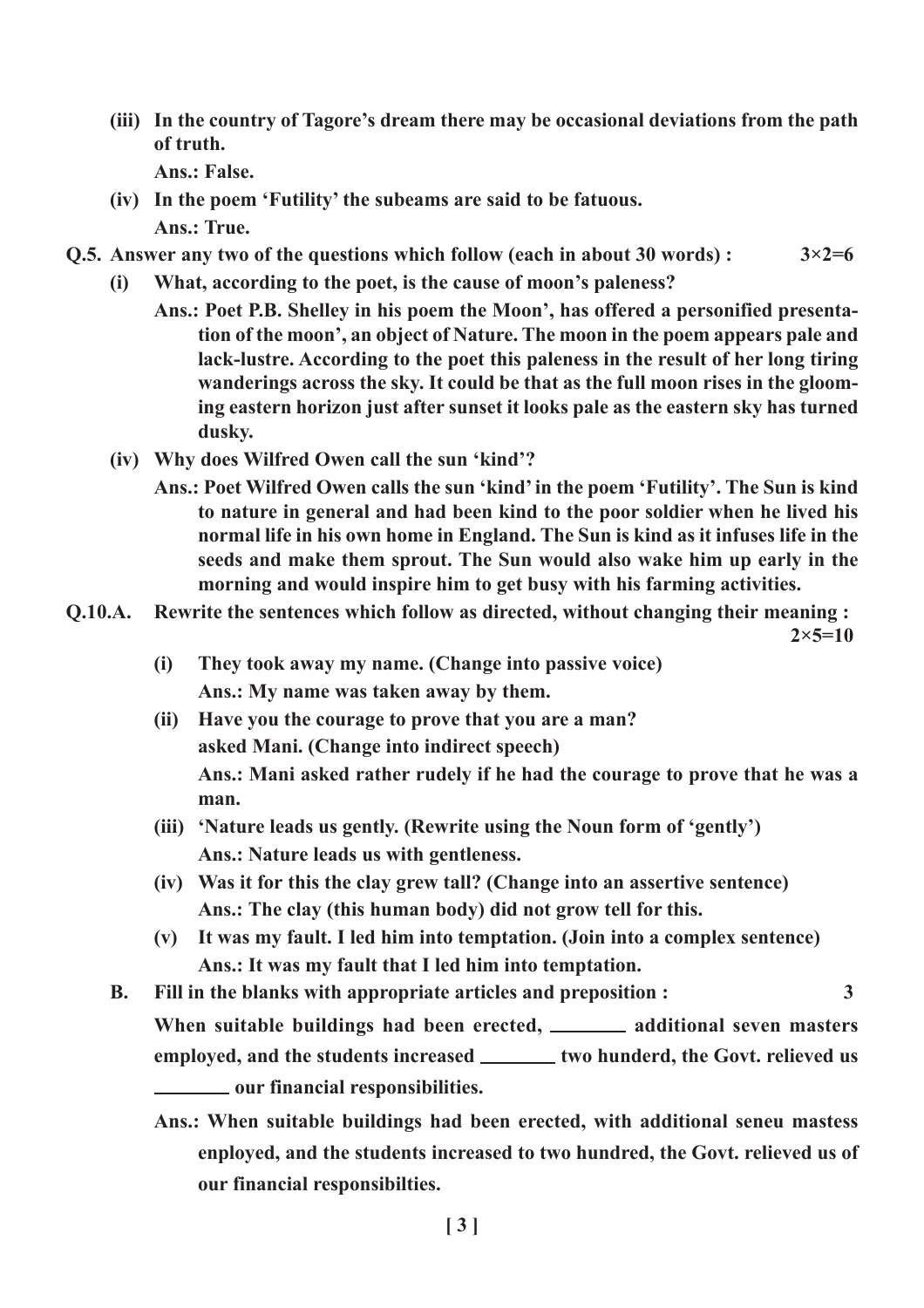- C. With each of the following wh-words, frame a question in such a way that the answer matches the given context :  $1 \times 2=2$ 
	- (i) Why :

Context : My mother was all the time in the Kitchen. I could not get it.

Ans.: why couldn't you get it?

(ii) Where :

Context : Meet me at the river

Meet me near Nallappa's Grove.

Ans.: Where should I meet you?

Q.11.(a) Write a letter within 120 words to the editor of a newspaper complaining about the high prices of everyday necessities. 10

> [Points : prices of almost all articles of daily use rising high – poor and middle class people suffer much – the Govt. to take steps to check rise in prices]

Ans.:To,

The Editor,

'Letters to the editor column'

The Statesman, Kolkata-700 001.

Dear Sir,

I would like to draw the attention of the concerned authority to the problem detailed below through the widely read 'Letters the editor'-column of your publication.

The problem I am concentrating is the uncontrolled rise of prices of almost all articles of daily use. The financially weak and the middle class people are the worst sufferers. The prices of such edibles as rice, dal, vegetable oil, sugar and etc. have increased to such a height thet they seemed to have gone beyond the purchasing capacity of average consumers, particularly, those who belong to the low and middle income group. Obviously, these people are feeling frustrated and this frustration may snowball into many other crises in social life.

Hope, the Government would take note of the matter and would take some drastic steps to check this untoward rise of prices of essential commodities.

Place ·

Date:

Your Sincerely,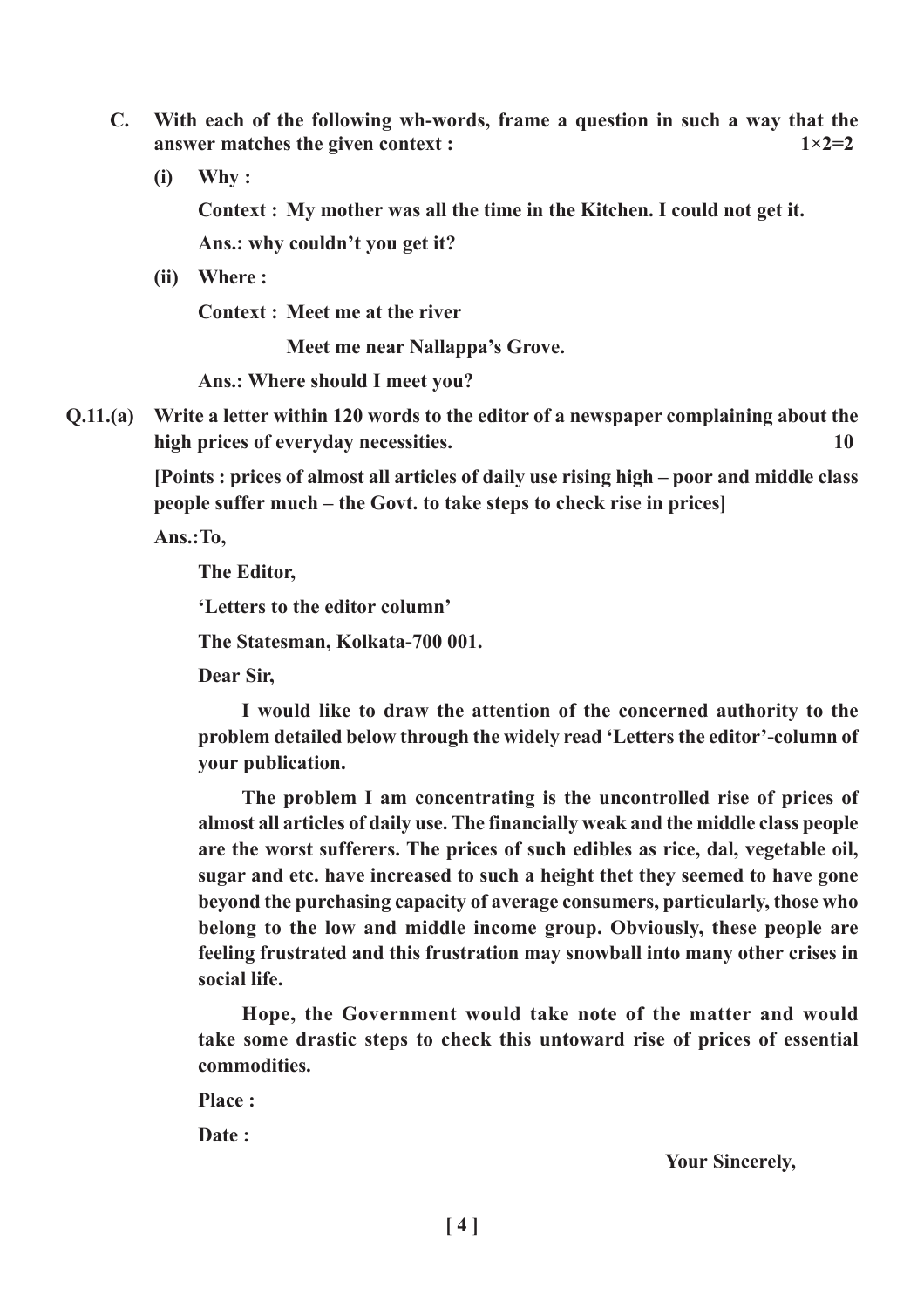Q.12.(a) Continuous torrential rain in Kolkata for about four hours on 3rd May, 2008, afternoon – water logging in many areas – disruption of traffic – buses diverted to other routes – persons coming home from offices suffered – most shops closed.

> Write a report in about 150 words about the torrential rain in Kolkata and its effects. The set of the set of the set of the set of the set of the set of the set of the set of the set of the set of the set of the set of the set of the set of the set of the set of the set of the set of the set of the

Ans.:Torrential Rain in Kolkata :

Long-stretches water logged – Commuters in great trouble.

Kolkata, May 3, 2008 :Incessant torrential rain gripped the city metropolis for about four hours this afternoon, the 3rd of May, causing severe waterlogging of long stretches of arterial roads in North and East Kolkata.

As a result of this sustained heavy shower for hours traffic got stranded in many areas that remained underwater. Buses and vehicular traffic have been diverted to other routes; and large number of persons coming from offices or different business houses had to suffer a lot covering long distances on foot. As most shops dropped their shutters during peak business hours in the evening streets looked deserted. To add to the misery power-supply in many areas got badly disrupted. KMC sources briefed that though initially some drainage pumps did not work properly, the situation is now under control. Despite all such assurances from the municipal authorities, average commuters feel quite nervous to think how miserable would be the situation in near future.

#### OR

(b) Write a summary of the passage which follows in about  $100$  words :  $10$ 

If we would profit by our study we must be careful not only to select proper books, but also to persue them right. The same book will affect the readers differently according to the purpose with which they read it. The butterfly sits over the lower bed, gathering nothing, the spider collects poison from it; but bee finds and stores up honey. So the object for which we go to a book will determine the kind of fruit it will yield us. The same volume may be made to minister to instruction or to rational amusement or to a mere morbid love of excitement. The child takes off the lid of the tea kettle for sport, the housewife, for use but James Watt for science which ended in the invention of steam engine.

Ans.: Summary :

To make our study worth the effort we must fix our purpose of reading the books we would select. It is always the purpose or the objective that justifies an effort. While a child takes off the lid of a kettle for sport, or a housewife for some domestic use, James Watt did it as a scientific experiment to ascertain the force of steam that made the invention of a steam engine possible. (72 words)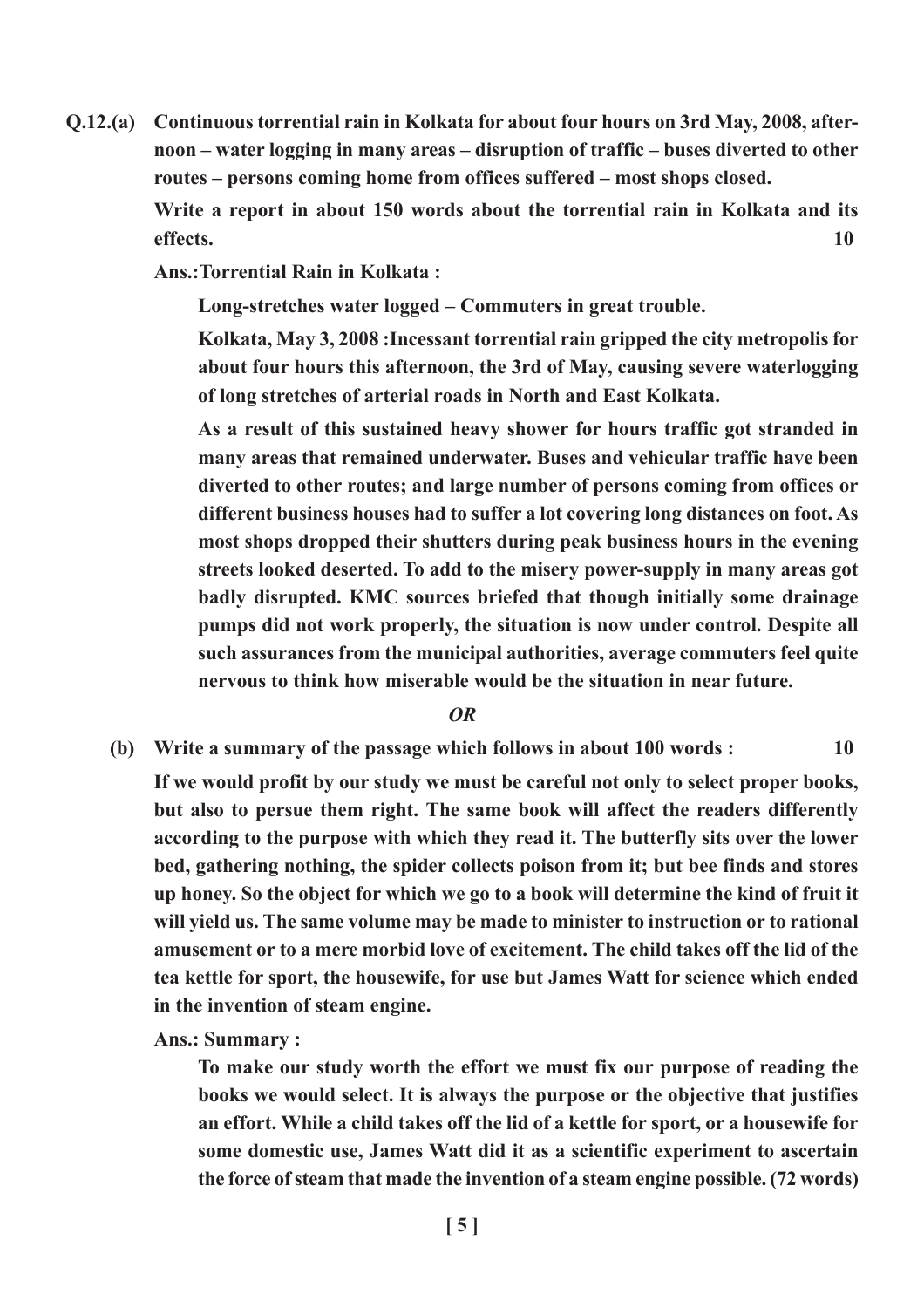13. Read the passage below and answer the questions which follow :

Macbeth did not feel safe and comfortable now that he was particularly afraid of Banquo who, he knew, whuld think him guilty of the murder since he had been with him when they had met the witches. Besides, the witches had said that the kingdom would one day go to Banquo's family. This thought made angry, now that he himself was king. He felt he could not safely let him live and he determined to murder him also.

In order to kill Banquo, the new king Macbeth and his queen gave a great feast for the chief Nobles, to which they invited Banquo and his son as the most inportant guests. But Macbeth had secretly paid two men a large some of money to murder Banquo and his son. Banquo went out riding with his son, and as they were returning in the evening, the two murderers attacked and killed Banquo. The son managed to escape. In later years some of his descendants became kings of Scotland and inspite of Macbeth, what the witches said to Banquo came true.

- (A) Complete each of the sentences which follow by choosing the correct answer from the alternatives given :  $1 \times 7 = 7$ 
	- (i) Macbeth was
		- (a) a noble man
		- (b) a man of talent
		- (c) a sinful man.

Ans.: (c) a sinful man.

- (ii) Macbeth had no peace of mind, as
	- (a) he was hated by Banquo
	- (b) he suffered from a sense of guilt
	- (c) he was disliked by the chief nobles.

Ans.: (b) he suffered from a sense of guilt.

- (iii) Mcbeth was angry, because
	- (a) Banquo spoke against him
	- (b) the witches had predicted that his kingdom would one day pass into the hands of Banquo's descendants
	- (c) Banquo did not support him.
	- Ans.: (b) the witches had predicted that his kingdom would one day pass into the hands of Banquo's descendants
- (iv) The two men hired by Macbeth
	- (a) killed Banquo and his son
	- (b) killed Banquo
	- (c) could not kill Banquo as he managed to escape

Ans.: (b) killed Banquo.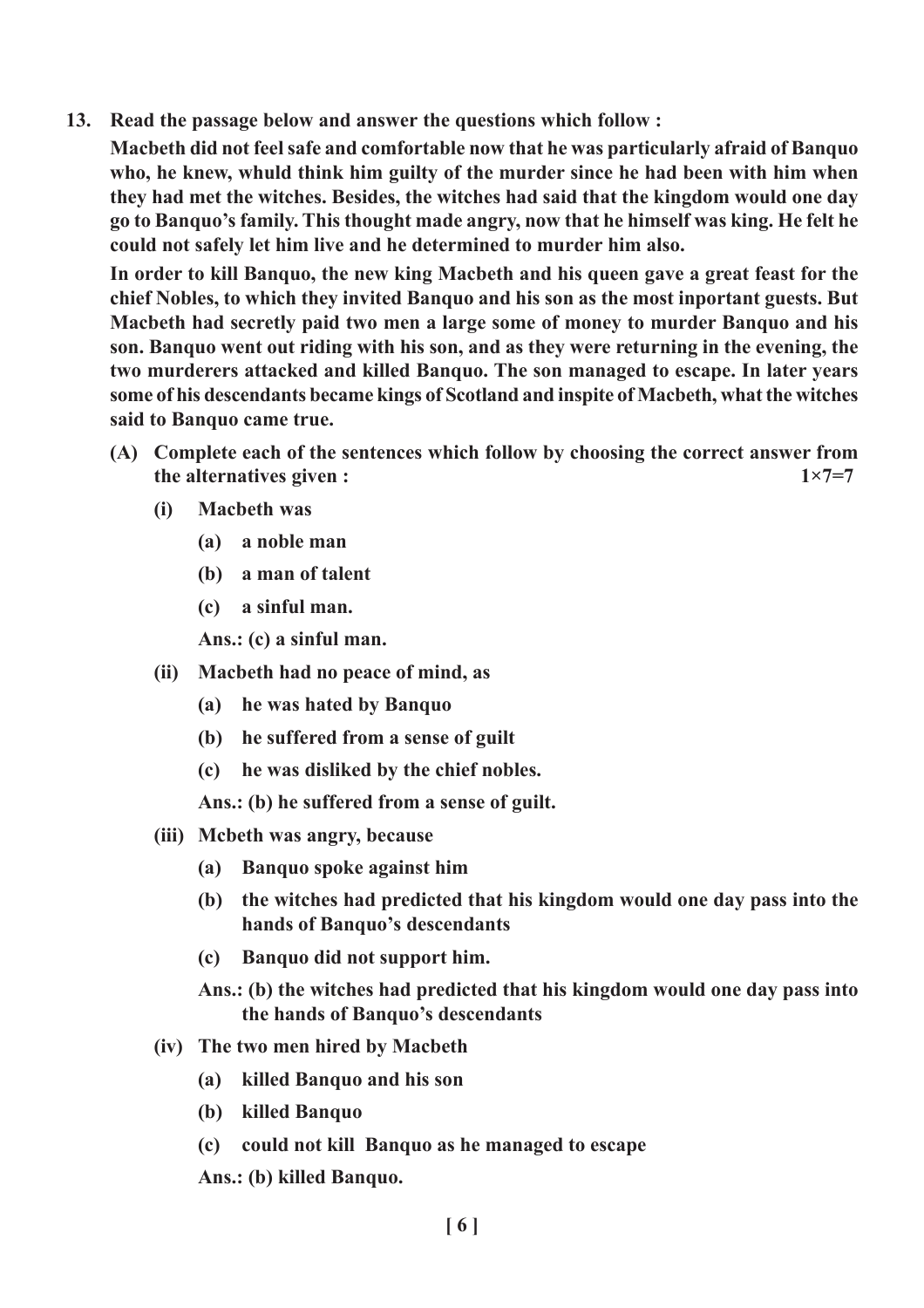- (v) The prediction of the witches about Banquo
	- (a) came true
	- (b) did not come true
	- (c) was partly true.

Ans.: (a) came true.

- (vi) Macbeth and his queen gave a great feast for the chief nobles
	- (a) to entertain the guests
	- (b) to kill Banquo
	- (c) to satisfy themselves.

Ans.: (b) to kill Banquo.

- (vii) Macbeth hired the murderers
	- (a) to kill Banquo and his son
	- (b) to kill Banquo only
	- (c) to kill Banquo's son

Ans.: (a) to kill Banquo and his son.

- (B) Answer the questions which follow (each in about 20 words) :  $2 \times 4 = 8$ 
	- (i) Why was Macbeth afraid of Banquo ?

Ans.: Macbeth was afraid of Banquo who, he thought, would think him guilty of the murder.

(ii) What was the prophecy of the witches ?

Ans.:The witches who Macbeth and Banquo had met, prophesied that the kingdom of Scotland would one day go to Banquo's family.

(iii) Why did Macbeth want to kill Banquo ?

Ans.:Macbeth was ambitious of possessing the throne of Scotland, and so he killed Banquo whom he thought as his contestant to the throne.

(iv) What happened in later years ?

- (C) Re-arrange the sentences which follow in their proper order : 5
	- (i) His son fled away.

Ans.: The prediction of the witches that Banquo's descendants would be kings of Scotland made Macbeth unhappy (v)

(ii) So he engaged two men to do away with Banquo.

Ans.: He planned to kill Banquo (iii)

Ans.: In later years some of Banquo's descendants became kings of Scotland and thus what the witches' prophecy came true.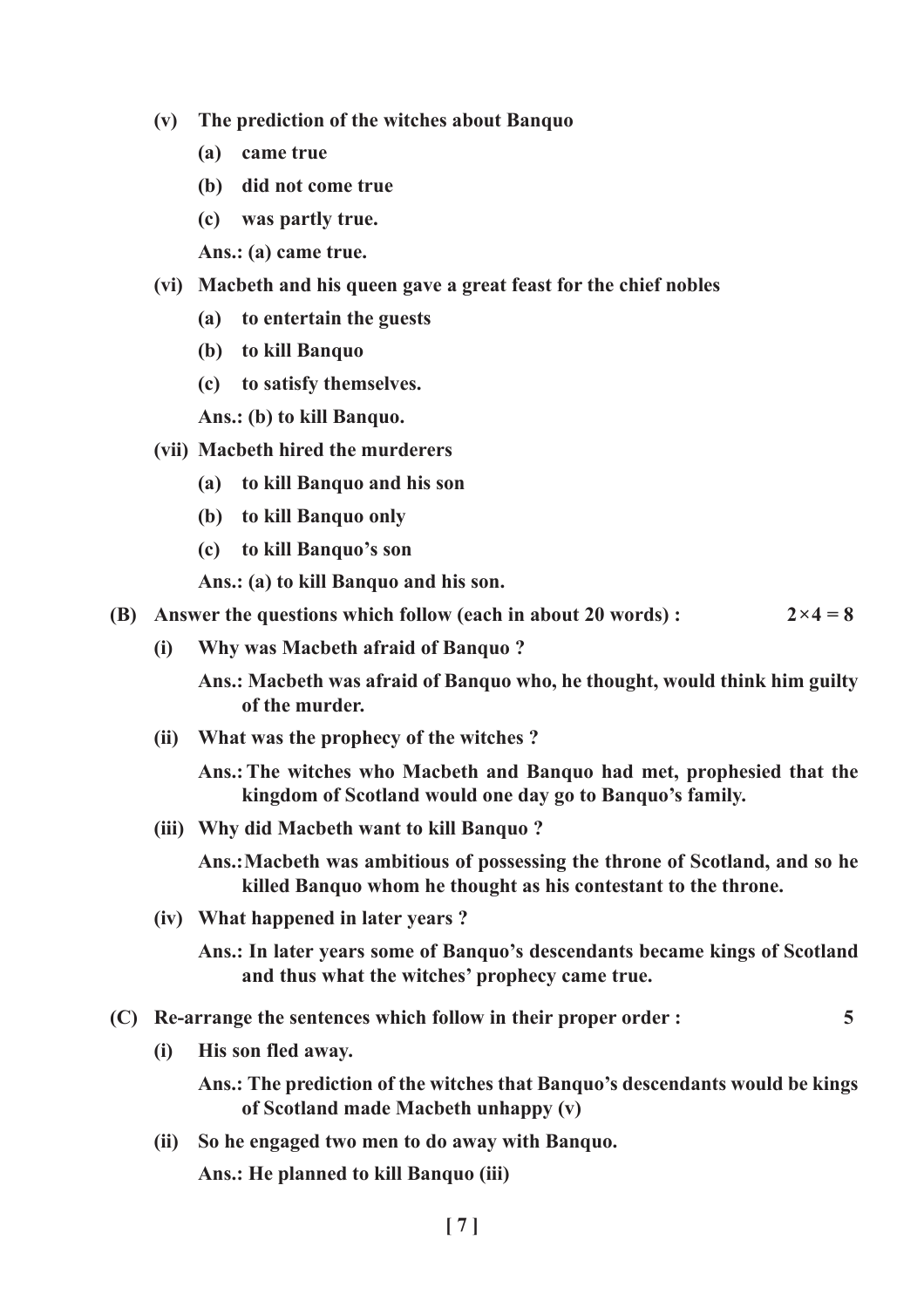- (iii) He planned to kill Banquo. Ans.:So he engaged two men to do away with Banquo (ii)
- (iv) Macbeth was king of Scotland. Ans.: His son fled away (i)
- (v) The prediction of the witches that Banquo's descendants would be kings of Scotland made Macbeth unhappy.

–––––––––––––

Ans.: Macbeth was king of Scotland (iv)

# **Created by Neevia docuPrinter trial version**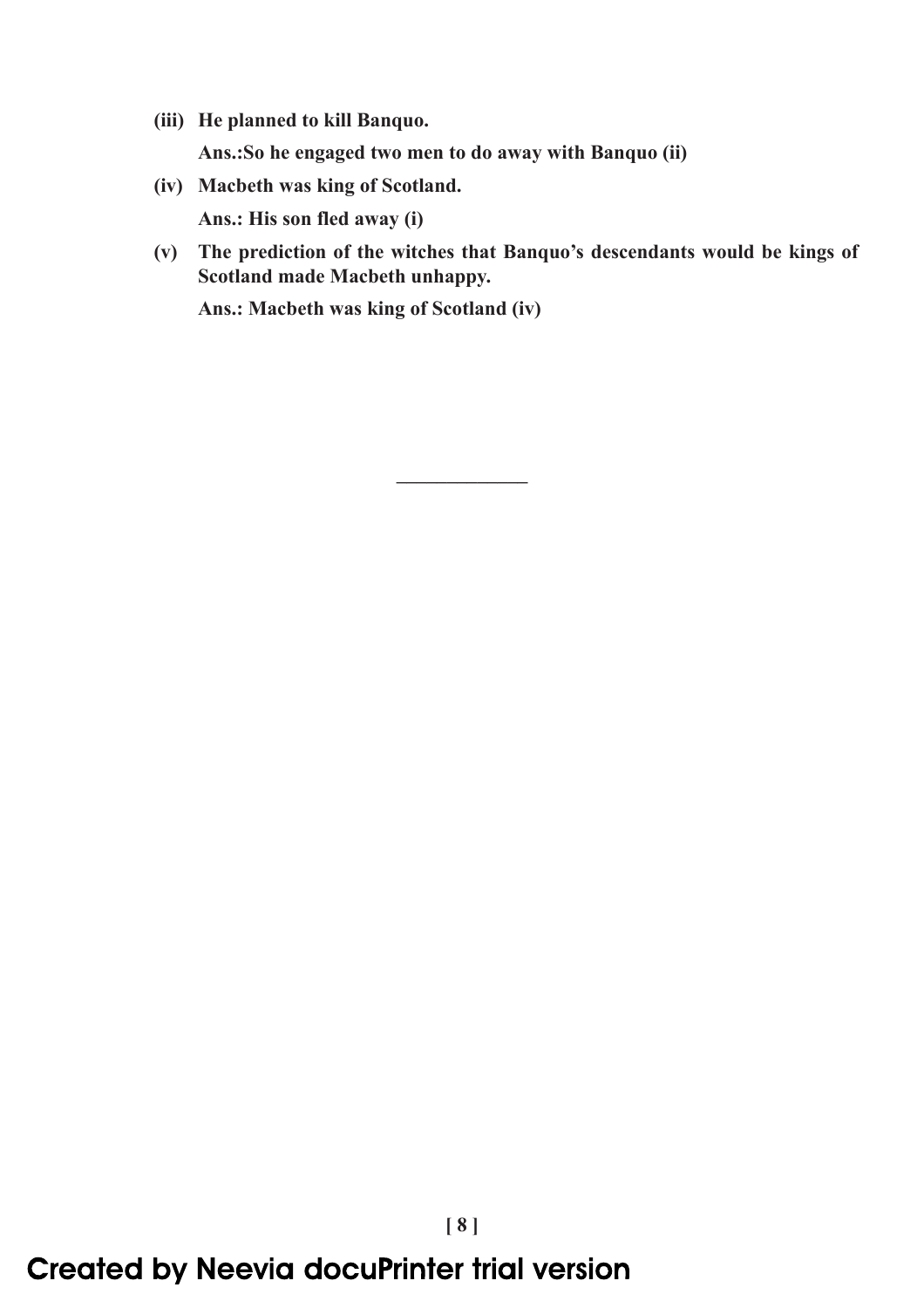# **Model Question English** − **4**

| 1. |       | Answer two questions in about 10 words.                                                                                                | $1 \times 2 = 2$ |  |
|----|-------|----------------------------------------------------------------------------------------------------------------------------------------|------------------|--|
|    | (i)   | 'But this is unfair' – What is unfair?                                                                                                 |                  |  |
|    | Ans:  | The quoted remark is an extract from Rajam and Mani by R.K. Narayan.<br>As it was decided to be a hand to hand fight, Rajam's use of a |                  |  |
|    |       |                                                                                                                                        |                  |  |
|    |       | gun was unfair to Mani, the speaker.                                                                                                   |                  |  |
|    | (ii)  | What is the first step in the process of proper shaving?                                                                               |                  |  |
|    |       | Choose the correct alternatives and complete the sentences.                                                                            |                  |  |
|    | Ans:  | The first step in the process of proper shaving is the removal of the                                                                  |                  |  |
|    |       | facial hair.                                                                                                                           |                  |  |
|    | (iii) | Passengers ferried at each trip was -                                                                                                  |                  |  |
|    |       | (a) $600$ (b) $700$ (c) $800$ (d) $900$                                                                                                |                  |  |
|    | Ans:  | (b) 700.                                                                                                                               |                  |  |
|    | (iv)  | " environmental plunder is an infringement " The word                                                                                  |                  |  |
|    |       | 'infringement' means                                                                                                                   |                  |  |
|    |       | (a) insurgence (b) infiltration (c) violation (d) reduction                                                                            |                  |  |
|    | Ans:  | The word 'infringement' means (a) insurgence.                                                                                          |                  |  |

## **2. Answer any two of the questions which follow (each in about 30 words)**

 $3 x 2 = 6$ 

- (i) 'They are an awful lot'
	- − Why does the speaker say this ?
- **Ans:** The quoted speech is uttered by Swaminathan, a character of the story **Rajam and Mani.**

In this context, Swaminathan warns Mani, that Rajam is the son of a police superintendent. It is a friendly advice to Mani to keep out of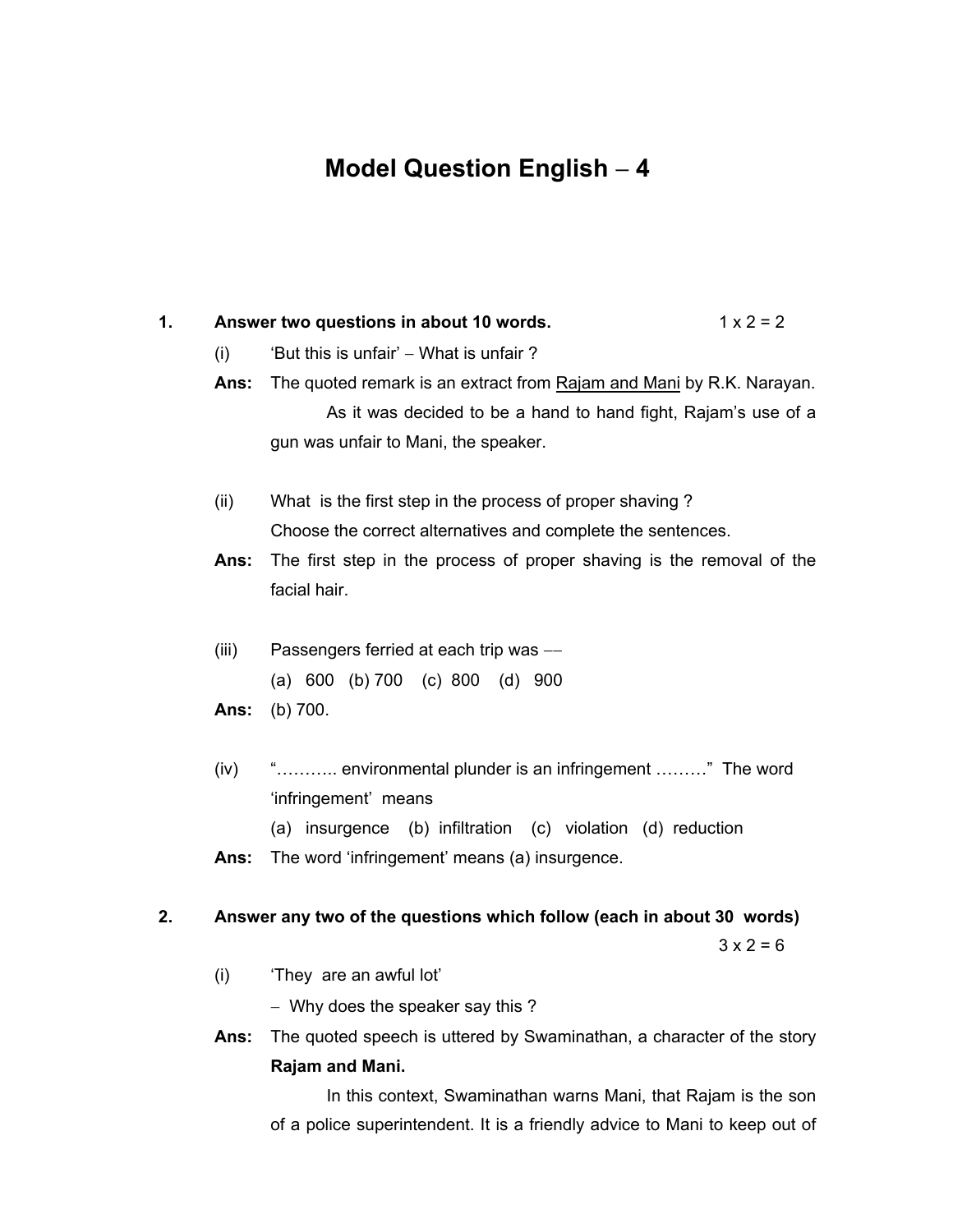the way of policeman as Mani declares that he would crack the shoulders of Rajam with his club.

(ii) "Something needs to be done"

− What do the authors mean by it ?

- **Ans:** The authors, Jean Dreze and Amartya Sen of **Consequences of Environment Plunder**, mean by the given remark that it becomes necessary to check the growth of air−pollution, especially from the motorised vehicles in Delhi. The rate of growth is more than 10 percent every year, which is much above WHO standards.
	- (iii) 'My tan hid my blushes'

− What made the author blush ?

- **Ans:** The narrator, Jim Corbett, the author of **Life of Mokameh Ghat** blushed with shame as he had made a wrong assumption of the Mohameddan gentleman, the person sitting on the bench near them. He had incorrectly supposed that the gentleman did not know English, while giving an introduction regarding him.
- (iv) "….but only at a certain risk, which I hesitate to advise" − What is the risk which the speaker hesitates to advise ?
- **Ans:** The speaker here, is the consultant, assisting Dr. Follicle in the work of shaving the hair of his patients. The risk suggested here is of snipping the hair about and around the ears, which considered to be a very delicate line of work, also involves hazards.

#### **3. Answer any one of the questions which follow (in about 50 words) :**

 $5 \times 1 = 5$ 

(i) "One of my undertakings…"

What was one of the speaker's undertakings ? How was it developed ?

**Ans:** The quoted extract is taken from the prose−price, **Life at Mokameh Ghat** by Jim Corbett.

One of the narrator's first undertakings, with a small savings, was to start a school for the sons of his workmen, and for the sons of the lower−paid railway staff.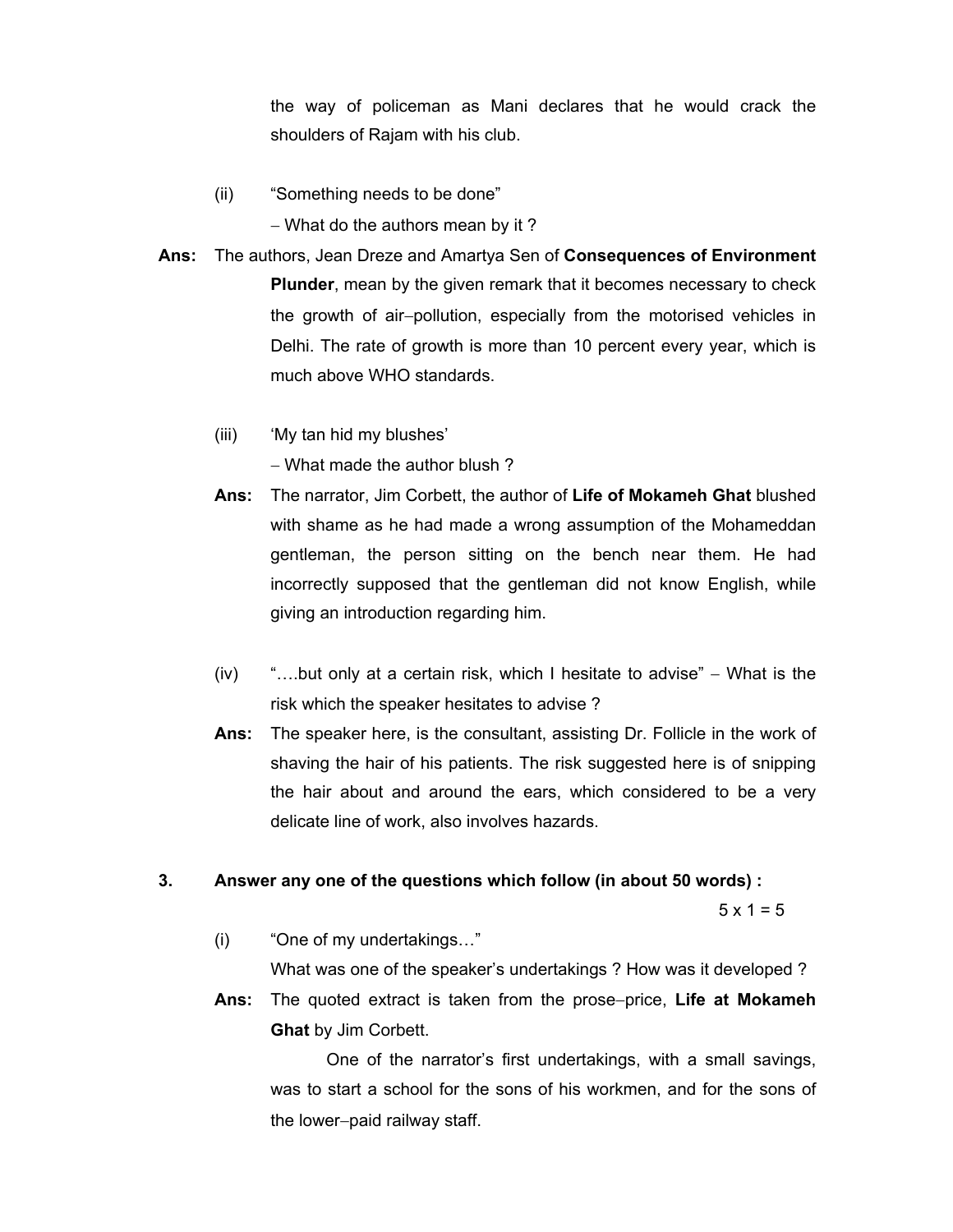Both the narrator and Ram Saran, who proposed the idea, rented a hut, installed a master, and the so−called Ram Saran's school initiated with twenty boys. The problems, which arose, like caste prejudices, were resolved. With the continuous support from Ram Saran, suitable buildings were erected and seven masters employed, as the strength of students rose to two hundred. The government, offering financial aid, raised the school to the status of a Middle school.

- (ii) Narrate how a sick man was treated by a doctor in the old days.
- **Ans:** According to Stephen Leacock, as presented in the amusing piece **Further Progress in Specialisation**, the treatment of a sick man in the old days, was quite different. The doctor looked at him to examine him, then told him what was diagnosed. He used to be given some medicine and instructed to go to bed. The patient used to follow the directions and either recovered or did not.
- (iii) Describe the environment of the sand banks of river Sarayu after their friendship.
- **Ans:** After the friendship between Rajam and Mani, the environment of the sand banks of the river Sarayu, appeared peaceful and serene. The mild rumbling of the river, the rustling of the peepul leaves and the dim light of the late evening, contributed towards an ideal ambience. The peaceful hearts of the friends created a resonance on the atmosphere and nature around.
- (iv) How do Dreze and Sen point out that the pollution of air and decline of groundwater level are man made ?
- **Ans:** Jean Dreze and Amartya Sen, justly blame man to be the cause of the pollution of air and decline of ground water level.

They assign the term 'disguised violence' to refer to the hidden process of perils and sufferings caused to common man at the cost of a minority.

In urban areas, a minority of car−owners cause massive pollution, congestion, noise, tension and accident at the expense of the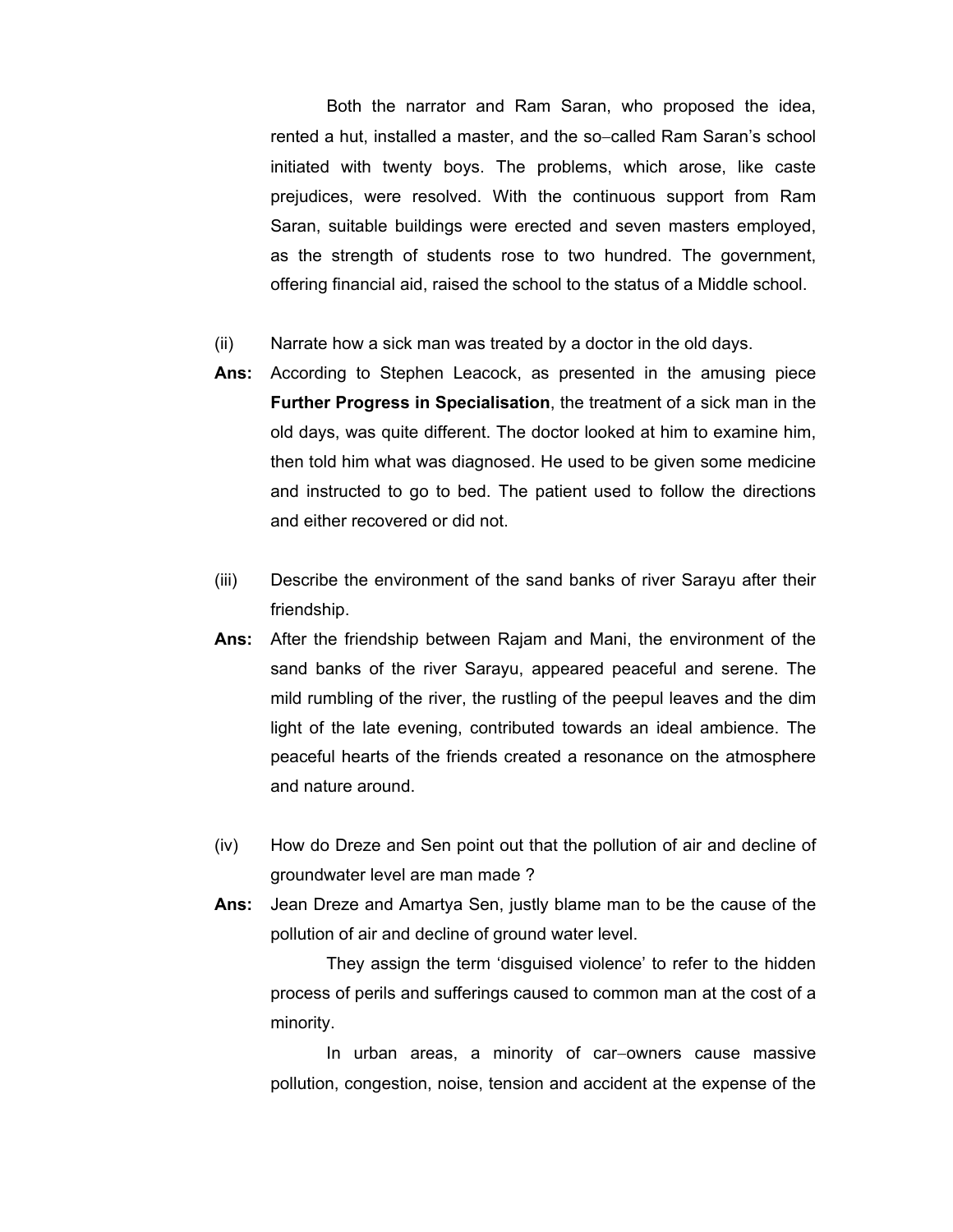public. They have no interest to the damage caused to the impoverished and down−trodden.

Similarly, in rural areas, intensive groundwater exploitation by the privileged farmers, has deprived the majority of access to irrigation. Thus, only a few area making fortunes causing perils to others.

#### **4.** Answer any two question :  $1 \times 2 = 2$

- (i) Out of her chamber' − What is the chamber of the moon?
- **Ans:** In the poem 'The Moon', the poet P.B. Shelley refers to the clouds as the chamber of the moon behind which the moon lies unseen to the common eye.
- (ii) "Still gazing at them…" − What does 'them' refer to ? Choose the correct alternatives −
- **Ans:** The word 'them' in the quoted extract from the poem 'Nature' refers to the broken playthings of the little child who is reluctant to abandon them.
- (iii) "….its way into the dreary desert" The word 'dreary" means (a) cheerful (b) dear (c) dark (dull) **Ans:** The word 'dreary' means (d) dull.
- (iv) The clays of a cold star are  $-$ − (a) earth's soil (b) human body (c) human life (d) none.
- **Ans:** The clays of a cold star are (b) human body.

#### **5. Answer any two of the questions which follow (each in about 30 words)**

 $3 \times 2 = 6$ 

(i) "Stars that have a different birth"

−− Why are the stars said to have a different birth ?

**Ans:** P.B. Shelley, in the poem **The Moon** blends poetic beauty with scientific truth. Stars are said to have a different birth in accordance to the concept of the planetary system in which the stars are all separate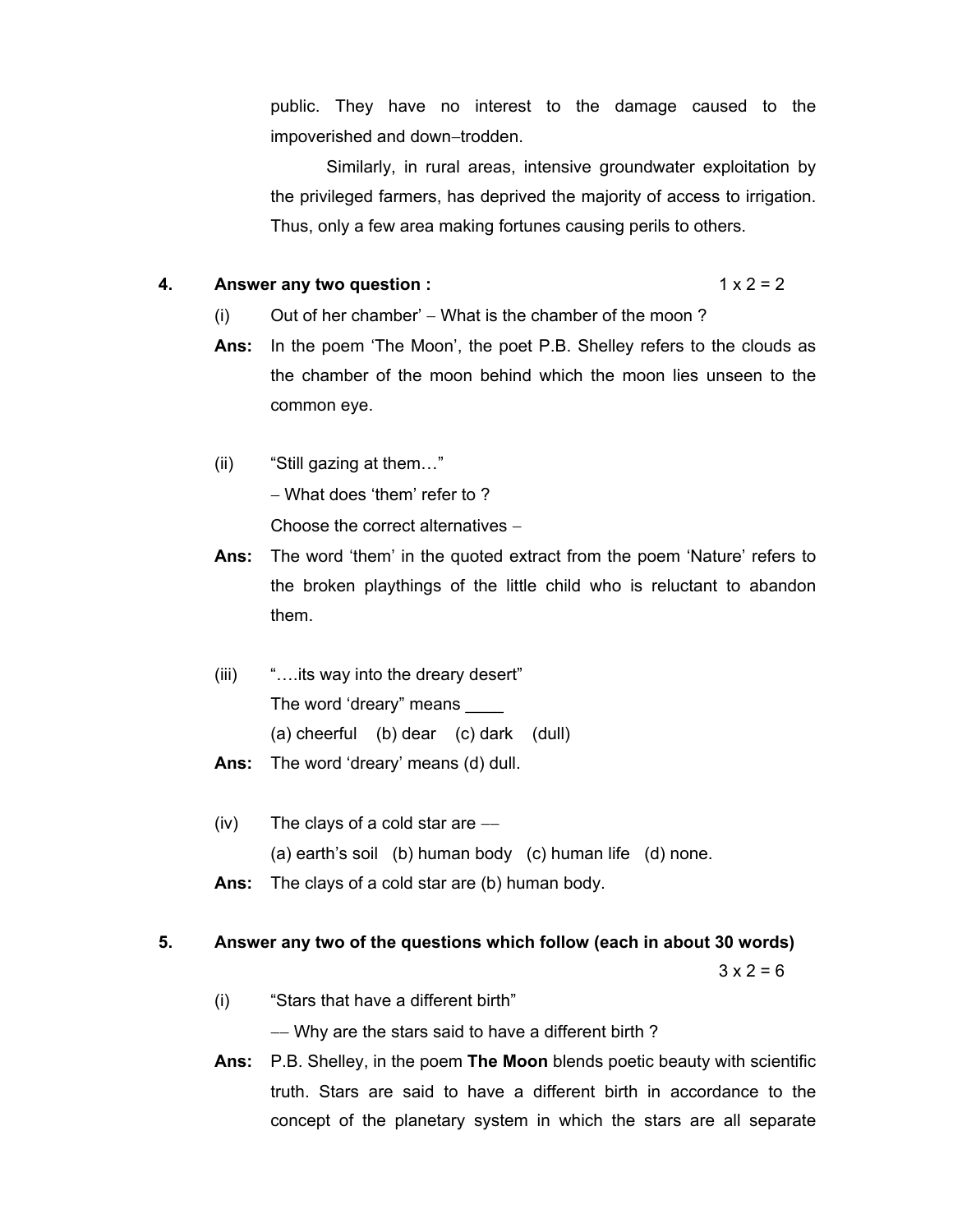Suns. Thus, each sun or star has its own family of planets and satellites.

- (ii) "How far the unknown transcends the what we know" −− Explain the significance of the phrase "what we know".
- **Ans:** The phrase "what we know" is significant in the quoted line from the poem 'Nature' by H.W. Longfollow. It refers to the experiences and knowledge gained in our earthly life which are insufficient and incapable of explaining what lies beyond the earthly, physical life.
- (iii) "Where the mind is led forward by thee into ever −− widening thought and action"

What do you mean by "ever−widening thought and action" ?

- **Ans:** The phrase 'ever−widening thought and action' in Tagore's poem 'Where the Mind is Without Fear' is quite relevant to the theme of the poem. The poet preaches that our minds, instead of being engulfed in prejudices and narrow superstitious, must be enriched by thoughts and actions, which are worthy and beneficial for the sake of the country.
- (iv) "––O what made fatuous sunbeams toil" –– Why are sunbeams called fatuous ?
- **Ans:** The quoted line is extracted from the poem 'Futility' composed by Wilfred Owen. The sunbeams are called 'fatuous' as they are incompetent to arouse the earth to support life and vitality. In other words, the soldier's unwanted death at the prime stage of his life−time calls for the immediate healing action of nature, which seems passive.
- **6. Answer any one of the questions which follow (in about 50 words) :** 5x1 = 5
	- (i) Bring out Shelley's imagery in the poem, 'The Moon'.
	- **Ans:** 'The Moon' is a brilliant fusion of poetic craftsmanship and skilled imagery. The moon has been compared to two different persona in the two stanzas : a lean and senile body in the first stanza and a lonely and weary lady in quest of a companion.

The moon emerges from a thin veil of clouds which is represented as a pale woman who hides herself in a 'ganzyveil'. Again,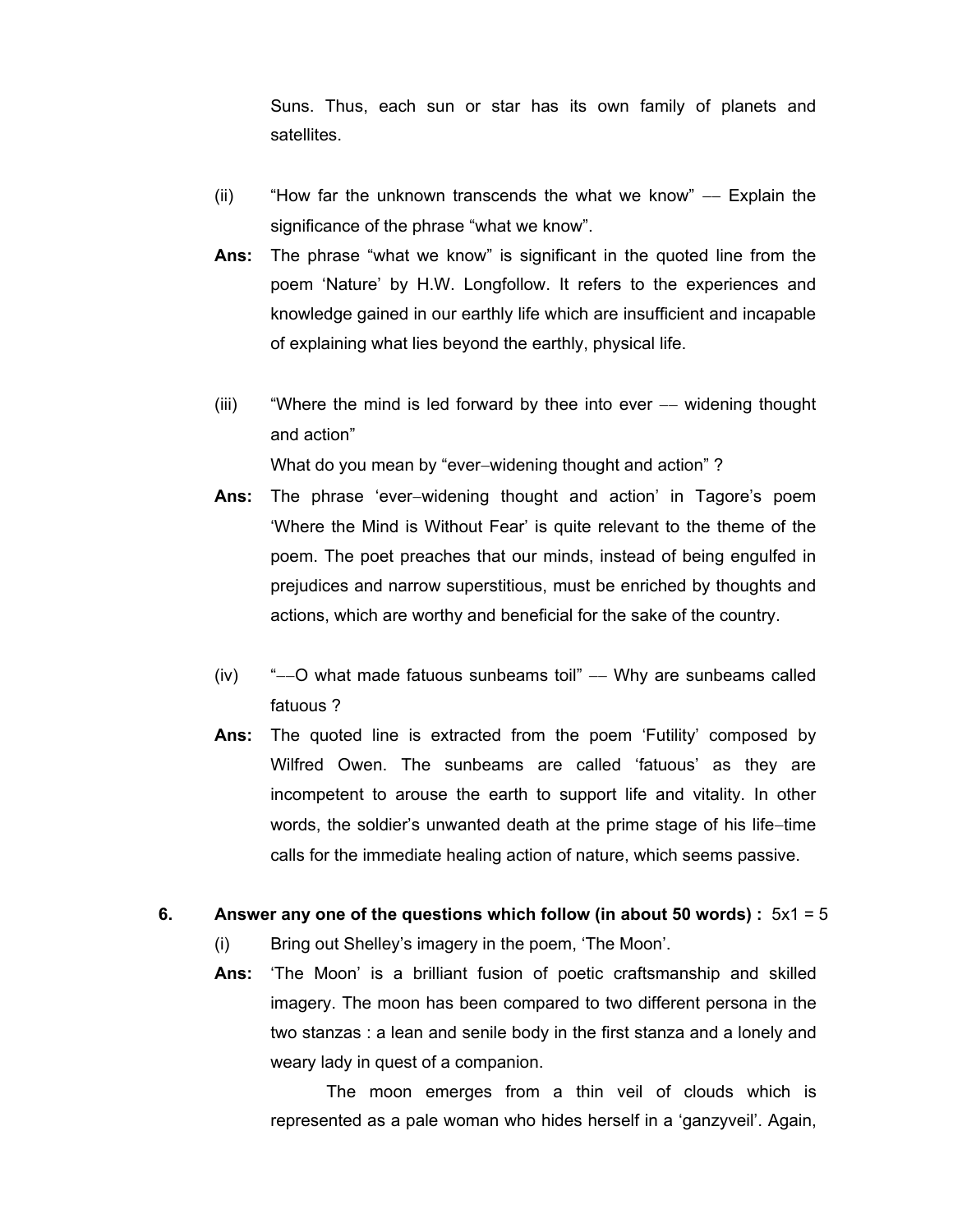the 'shapeless mass' of the moon is the image created to evoke the picture of the moon covered by a thin layer of clouds. The slow and blurred visibility brings to one's mind the image of the 'feeble wanderings of a senile lady.'

The poet, draws to focus, the singularity of the moon in the sky and evokes the image of lady, 'wandering companionless'. The poet that the moon and the stars are different geographical presence, is artistically highlighted as having 'a different birth'. The 'joyless eye' of the moon highlights the image of a young lady in search of her beloved as she finds herself in solitude in the vast open sky.

Thus Shelley accomplishes in the artistic delineation of fine and intricate imagery.

- (ii) "Where the mind is without fear" –– What type of mental condition is required to attain ideal freedom as dreamt of by Rabindranath ?
- **Ans:** According to Rabindranath Tagore, attainment of ideal freedom was definitely an arduous but the most dreamt of situation in our country, in the pre−independent India. One must possess a fearless mind with one's head hold high in self−esteem. Knowledge gained by the countrymen ought to be free from prejudices. The world should not be compartmentalised through internal strifes and feuds. The mental make−up should be free from the superstitious, narrow and gloomy practices. The poet, finally, conceives of a situation, where the mind is guided by the Divine One to awaken ourselves from the errors of our commitments.
- (iii) Narrate in brief the philosophical view of life that Longfellow has presented in his poem, 'Nature'.
- **Ans:** H.W. Longfellow has achieved in presenting in a subtle but bold manner, a philosophical undercurrent in the poem **Nature**. The poet presents the concept of the brevity of earthly life and the caressing touch of Nature upon mankind. Nature nurtures human life offering the material pleasures and attachments. Gradually, we are detached from the same earthly bindings by the imperceptible play of Nature. We are prepared to face the ultimatum of earthly life, being mentally and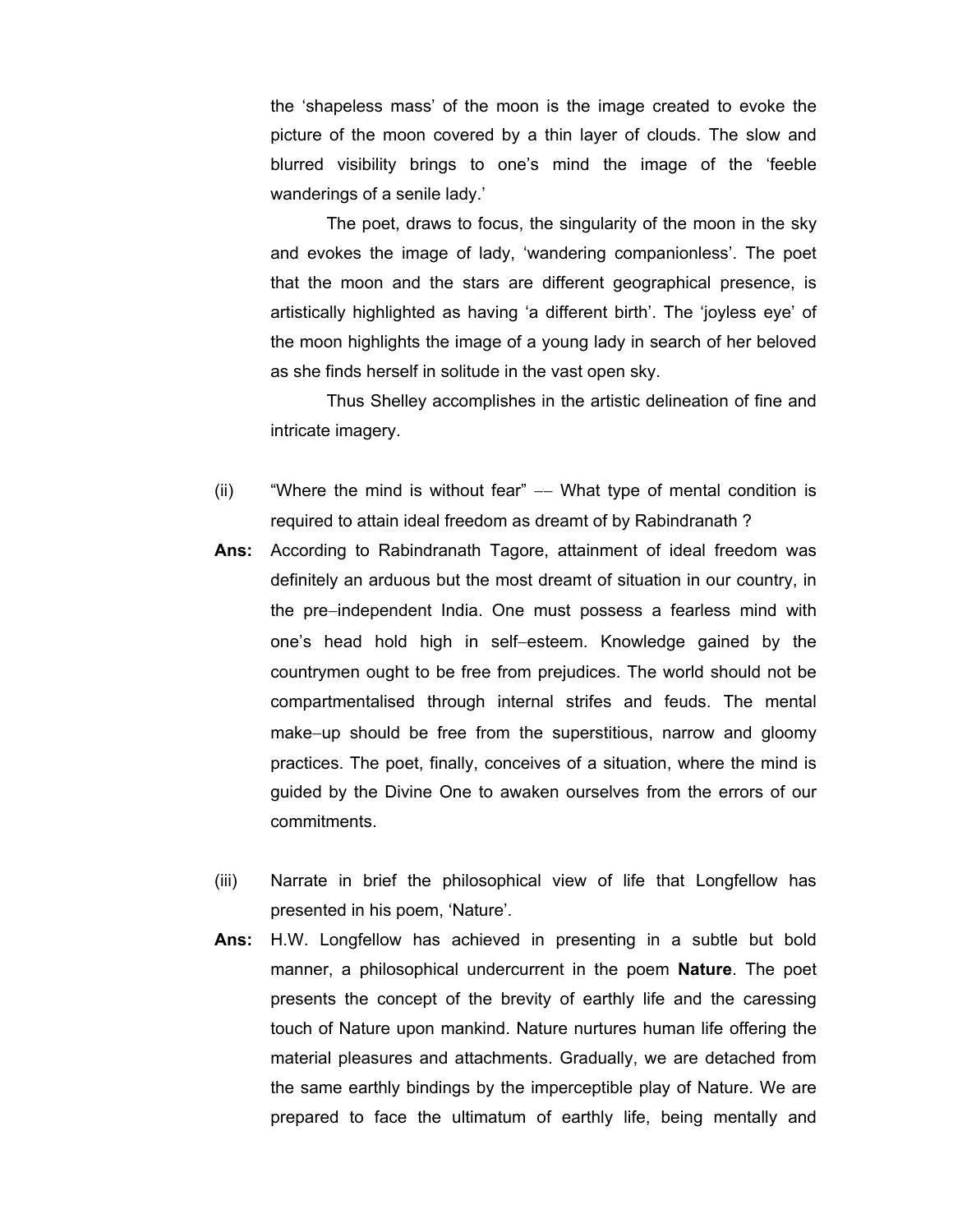physically exhausted. But surprisingly, in our preparatory stage to face the physical death, we remain ignorant about the psychic life or the journey hereafter to the vast sea of eternity after death.

- (iv) "Gently its touch awoke him once" How did the 'touch' awake the soldier at home ?
- **Ans:** The quoted line is extracted from **Futility**, a composition of Wilfred Owen.

The 'touch' here refers to the rejuvenating and caressing touch of the sunbeams.

The 'touch' of the sunbeams awoke the soldier in his native land, in a pastoral countryside. The sun would awake him, at home, with the message of a prospect ahead of life. His commitments were expected on the fields where the seeds were yet to be sown for agriculture.

#### **7. Answer any four questions which follow (each in a complete sentence)**

 $1 \times 4 = 4$ 

- (i) "It smells delicious" −− What smells delicious ?
- **Ans:** The quoted speech extracted from 'The Bishop's Candlesticks' refers to the soup prepared by Persome, with the assistance of the maid−servant, Marie.
- (ii) Who was Jeanette ?
- **Ans:** Jeanette, in the play, The Bishop's Candlesticks, is the wife of the convict, who intrudes into the Bishop's house.
- (iii) What number was given to the convict ?
- **Ans:** The convict, a character in the play The Bishop's Candlesticks was given the number 15728 in prison.
- (iv) What did the convict steal ?
- **Ans:** The convict, a character in The Bishop's Candlesticks stole one of Bishop's coveted possessions, a pair of silver candlesticks.
- (v) "They caught me"  $-$  Who are 'they' referred to here ?
- **Ans:** "They caught me" –– In the given speech uttered by the convict from The Bishop's Candlesticks, 'they' refers to the policemen.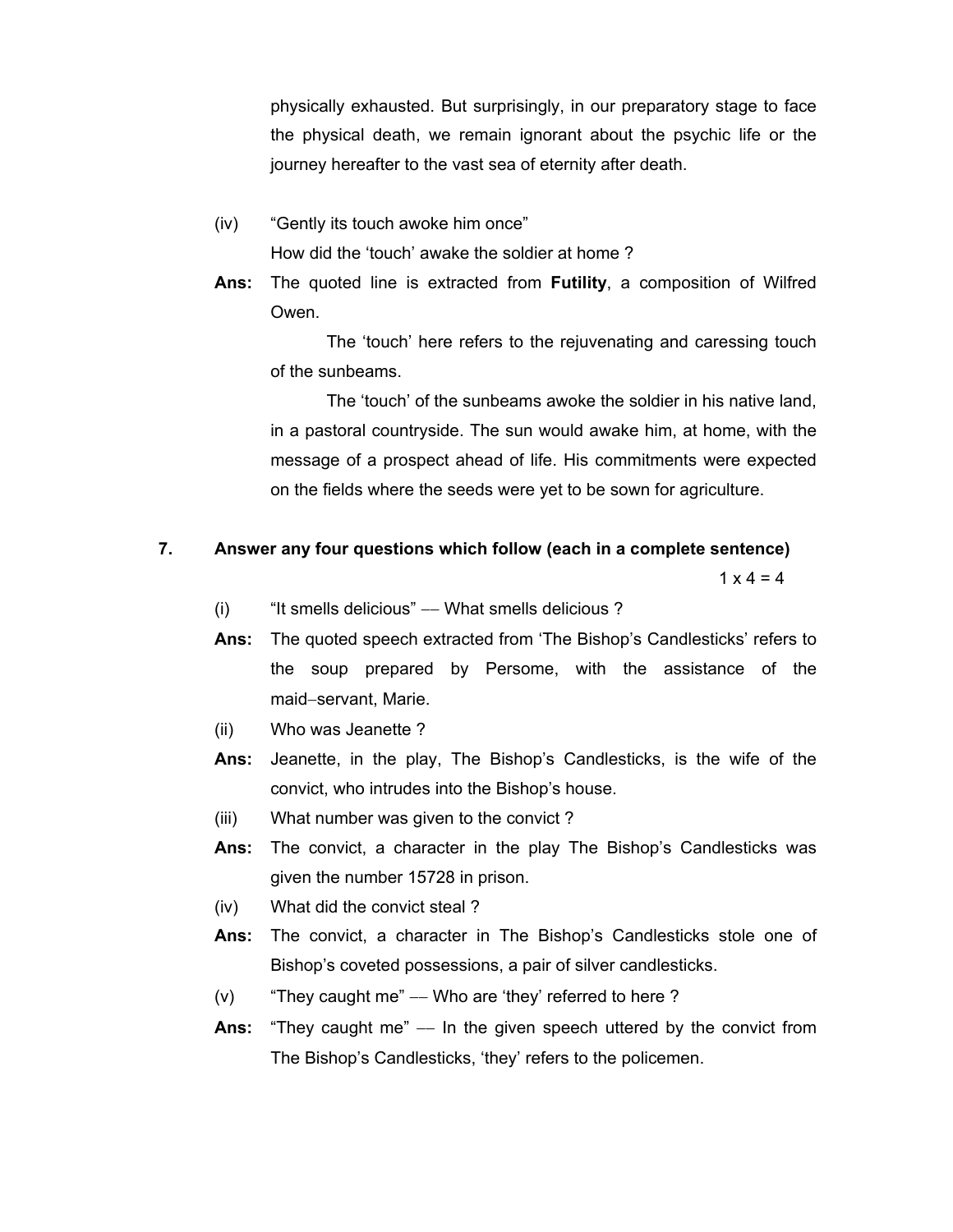- (vi) "It is a very lonely path" –– Which is a lonely path?
- **Ans:** "It is a very lonely path" –– The speaker, the Bishop, in the play, The Bishop's Candlesticks, refers to the path through the woods at the back of his cottage. 'The lonely path' leads to Paris.

#### **8. Answer any two of the questions which follow (each in about 30 words)**

 $3 \times 2 = 6$ 

(i) "For the first time in thirty years."

−− What does the speaker mean by this ?

- **Ans:** The speaker, the Bishop, in the play The Bishop Candlesticks refers to the door and window of his house which having been left always open for the last thirty years, are shut for the first time. He does so on being insisted by the Convict.
- (ii) "If people lie to me they are poorer, not I"

−− How are the people poorer than the speaker ?

- **Ans:** According to the Bishop, one of the central characters of the play. The Bishop's Candlesticks, the people are 'poorer' or inferior in spiritual upliftment, if they pose of be liars. The Bishop's generosity and a superior spiritual status is reflected here.
- (iii) "They took away my name, they took away my soul, and they give me a devil in its place" What does the speaker mean here ?
- **Ans:** The speaker, the Convict in the play, The Bishop's Candlesticks refers to the hellish experience of prison−life through this utterance. He was compelled to surrender not only his identity but the virtuosity of his soul. In return he was gifted with the Satanic features of violence and ignoring.
- (iv) "…. you will soon have nothing left."

−− What is the apprehension of the speaker ?

**Ans:** The speaker, Persome, a character in the play **Progress** apprehends the fact that the Bishop would soon become bankrupt by giving away his possessions to all. It seems a ridiculous affair to her.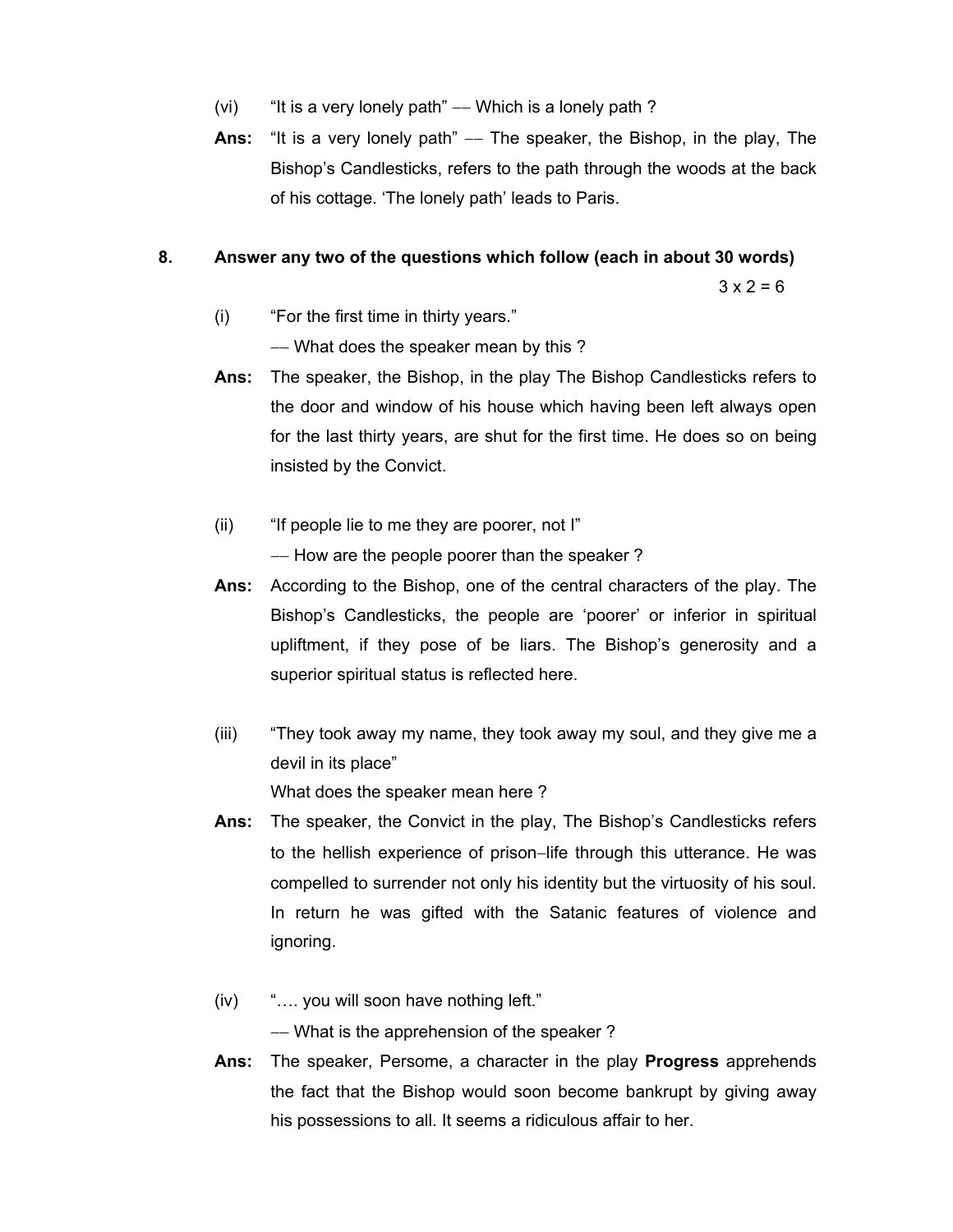#### **9. Answer any one of the questions which follow (in about 50 words) :**

 $5 \times 1 = 5$ 

- (i) Explain the significance of the salt−cellars episode in 'The Bishop's Candlesticks'.
- **Ans:** The salt−cellars episode in the play. The Bishop's Candlesticks initiates with the setting of the table by Persome in assistance of Marie, the maid−servant. Marie appears quite embarrassed being unable to follow the mistress' order to lay them on the table. Persome is infuriated to learn that the salt−cellars were sold under the orders of the Bishop. He was compelled to do it for Mere Gringoire, who was bedridden and incompetent for work. She had to pay the rent to the bailiff, so she sent little Jean to Monseignour to ask for help.

The entire episode seems detestable to Persome who cannot accept the absence of the salt−cellars, gasping 'and now my beautiful −− beautiful salt−cellars'.

- (ii) "It is a just punishment for me"  $-$  Why does the Bishop consider the loss of candlesticks to be his just punishment ?
- **Ans:** The Bishop considers the loss of candlesticks to be his just punishment. He realises his materialistic affinity towards the salt–cellars which is quite unbecoming of a Bishop. A Bishop, a man of the religious world ought not to have inclination for his personal belongings. He expresses the sin committed by him.
- (iii) Describe in brief the Bishop's kitchen.

The kitchen of the Bishop's cottage, located thirty miles from Paris, is substantially furnished. The doors are set in and left and left−corner. There is a window at the right−corner. A fireplace is installed with a heavy mantelpiece down right. An oak−settle with cushions which the L.C. door may be observed. A table is placed in the window right corner with writing materials and crucifix. An eight–day clock is placed right of the windows. A kitchen dresser with a cupboard is placed at the left. An oak dining table is placed at the right corner; there are chairs, books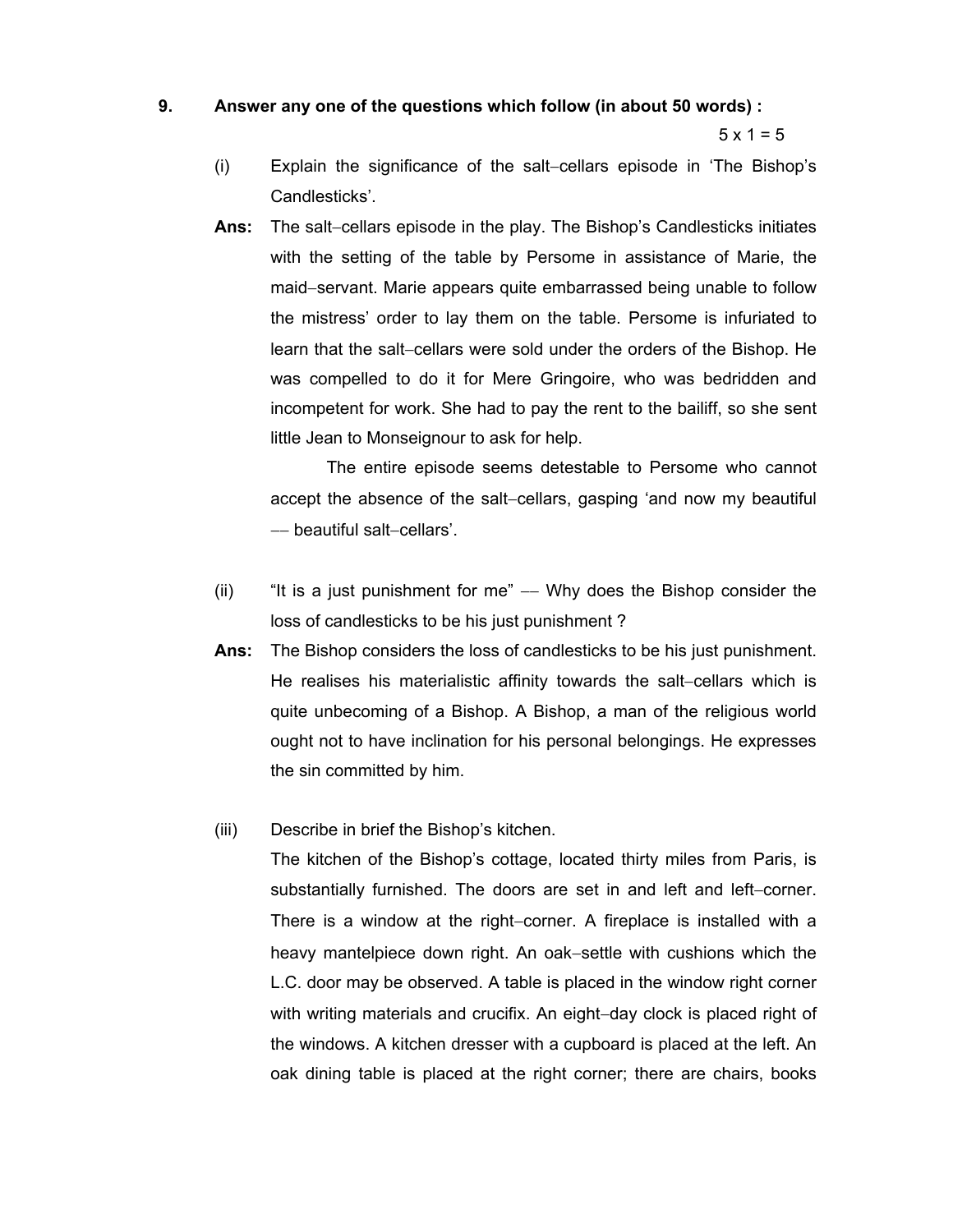etc. On the mantelpiece are two very handsome candlesticks which seem incongruent with their surroundings.

# **10.A. Rewrite the sentence which follow as directed, without changing their meaning :**  $2 \times 5 = 10$

- (i) I believe that charity begins at home. (Use the noun form of believe)
- **Ans:** It is my belief that charity begins at home.
- (ii) "Was it for this the clay grew tall ?" said the poet. (Change into indirect speech)
- **Ans:** The poet asked if it was for that the clay had grown tall.
- (iii) Where the mind is without fear (Omit, ;'without fear')
- **Ans:** Where the mind is fearless.
- (iv) The poor of India have no enmity against each other. (Begin : there is no…..)
- **Ans:** There is no enmity among the poor of India.
- (v) There is an aspect of what may be called disguised violence. (Split up the sentence)
- **Ans:** There is an aspect. It may be called disguised violence.
- **B. Fill in the numbered blanks with appropriate articles and prepositions :** 3 Crosthwaite listened  $(i)$  great interest  $(ii)$  all I had told him  $(iii)$ the passengers on  $(iv)$  lower deck, and he now asked me who  $(iv)$ man was who was sitting  $(vi)$  the bench near us.
- **Ans:** (i) with (ii) to (iii) about (iv) the (v) the (vi on.
	- **C. With each of the following wh**−**words, frame a question in such a way that the answer matches the given content :**

 $1 \times 2 = 2$ 

- (i) What : Content : The lady is looking for an object. It should be worth her constancy.
	- **Ans:** What should be the worth of the object the lady is looking for ?
	- (ii) Where :

Content : One morning I was learning over the upper deck of the steamer.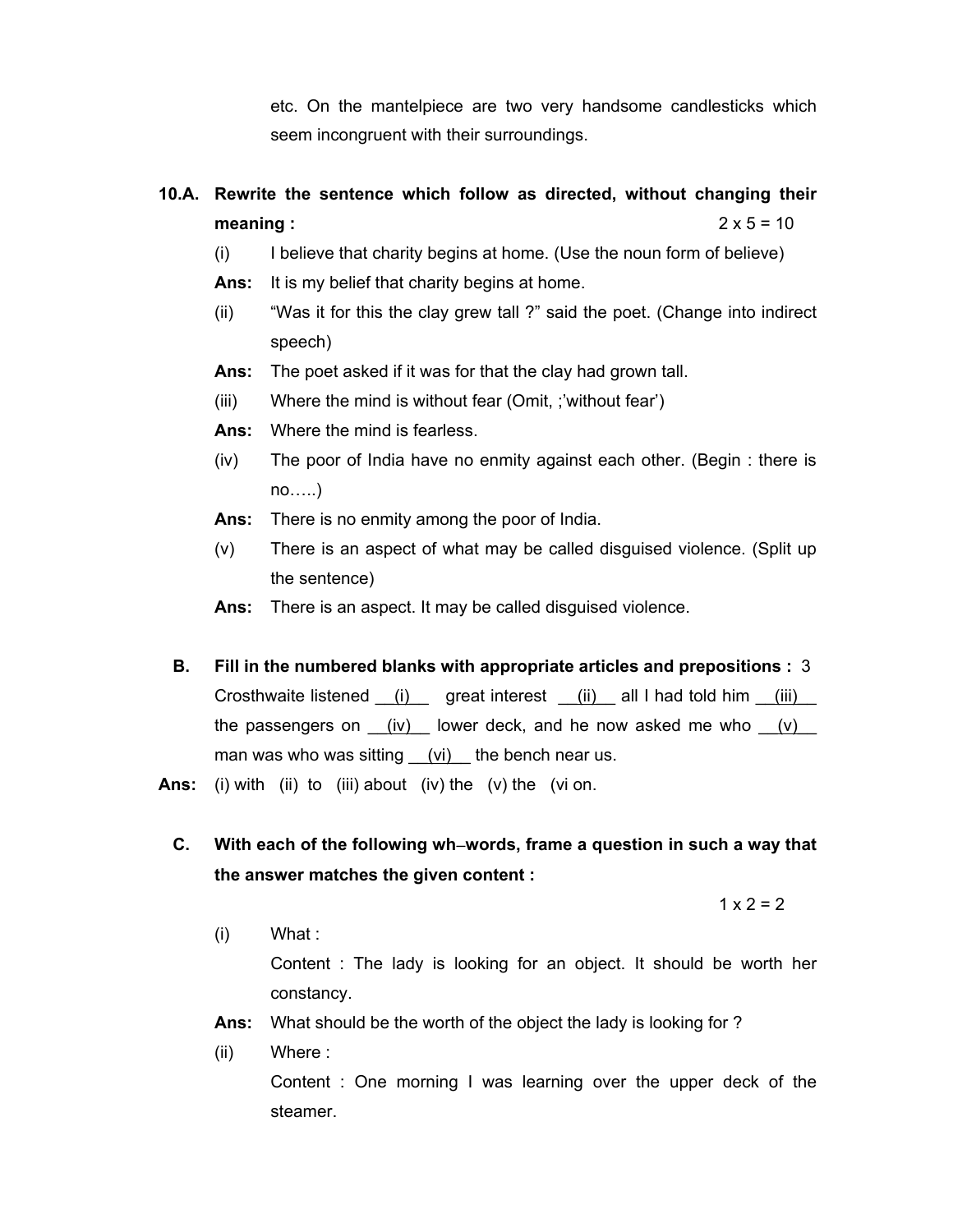**Ans:** Where were you learning over one morning ?

**11.(a)** Write a letter within 120 words to the editor of an English daily responding to the appeal for help for the victims of flood in the several parts of W.B. 10

**Ans :** The Editor

The Telegraph 6, Prafulla Sarkar Street Kolkata − 700001.

Sir,

In response to the appeal for aid to the flood−victims of West Bengal, as a sincere citizen, volunteer to extend my helping hand to the authority−in−charge.

I modestly request the authority to accept the aid, which would be forwarded in cash by cheque in favour of the authority in jurisdiction of your reputed daily.

I would be obliged if my humble aid is acknowledged by you and pray that the victims receive at least some relief from their intolerable plight.

Thanking you,

Yours sincerely,

 25.02.09 Rohit Sarkar 11, Garden High Road Kolkata : 700012.

#### **OR**

 **(b)** Write a letter within 120 words to your friend describing to him/her about the importance and future of vocational education.

**Ans:** 10B, R. L. Avenue Kolkata − 700043 7th March, 2009

Dear Ishita,

It was indeed a pleasant surprise receiving your letter at a time drowned amidst the volumes of books always around me. But, on going through the contents, I could feel your anxiety regarding your future. I would like to assure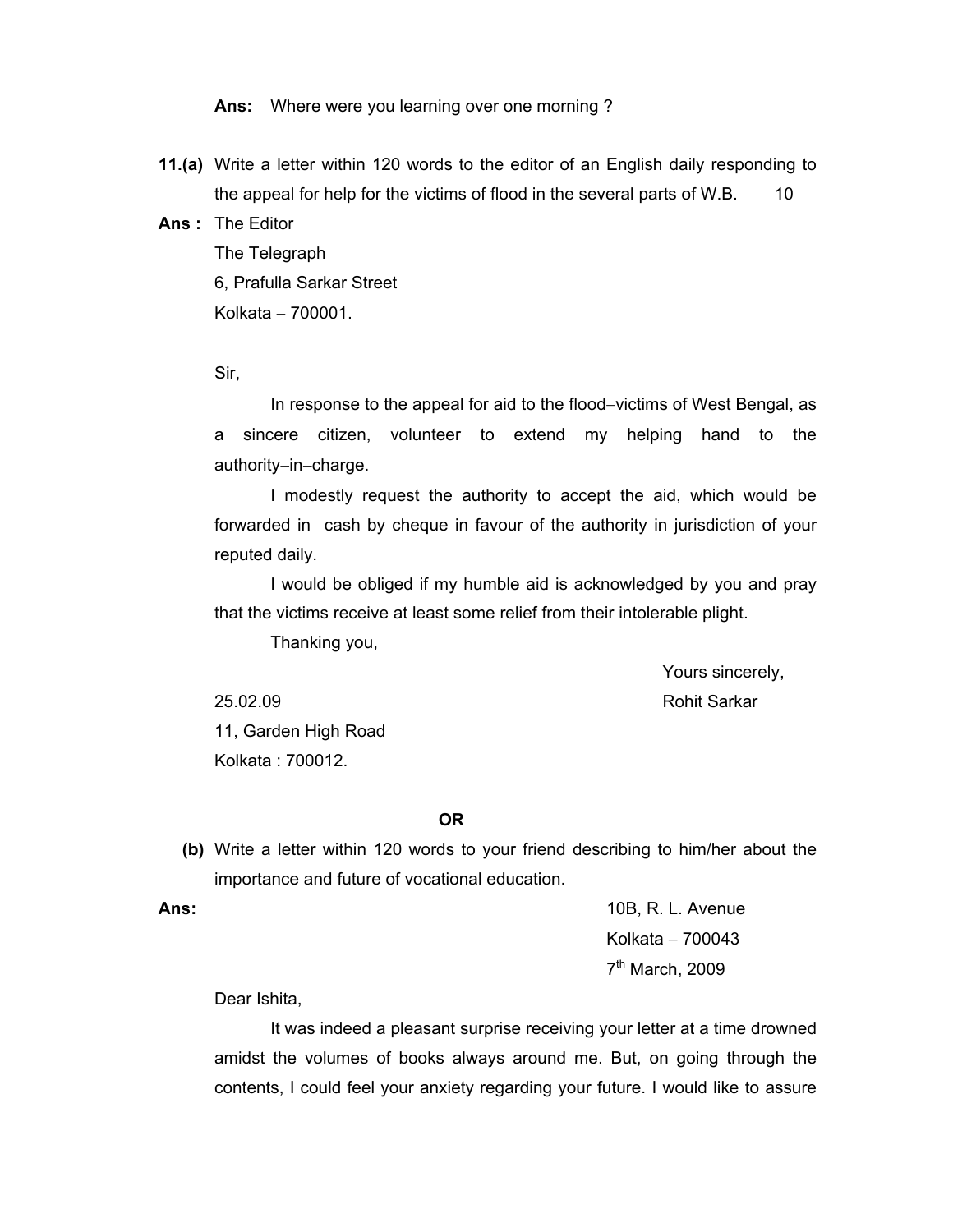you that you can be benefited from vocational guidance which is offered in many institutions.

Well, my words may not be trusted, but I have seen my peers and others hankering for a guidance. In fact, the traditional and academic system of education does not offer any scope for the development of our skills in different areas like technical world, agriculture, craftsmanship etc. But there are institutes like the Industrial Technological Institute, Polytechnic Institute, Glass and Ceramic Institutes, The George Telegraph Institute where such education is imparted.

In fact, my dear friend, if we can equip ourselves with an additional diploma or a degree from such vocational institutions, our prospect of getting a worthy job becomes more ensured. Moreover, employers would prefer candidates with such additional qualifications apart from our experience and academic qualifications.

Well, the jasmine saplings that you had planted are now just beginning to bloom in my garden and I can feel your presence in them. Do convey my regards to dear aunt and uncle.

With lots of love,

Yours always, Soumi.

- **12.(a)** Write a newspaper report on the Annual Prize giving ceremony of your school  $(within 150 words)$  10
- 

#### **Ans:** A Precious Evening

Kolkata,  $10<sup>th</sup>$  March, 2009 : The Annual Prize giving ceremony was an occasion of grandeur as usual at the Vidyasagar Vidyapith this year. The Mayor of Kolkata, having offered his precious presence was honoured as the Chief Guest, distributing prizes to the deserving students, students from different spheres like academics, sports, extra−curricular activities were given due recognition. A gala cultural concert was presented by the students of the higher secondary faculty. The toddlers of the primary level participated in recitation accompanied by dance and the secondary students ornamented the show with their excellent recital on instruments. The teachers and guardians, who graced the occasion left with a note of praise and applause for each and every event.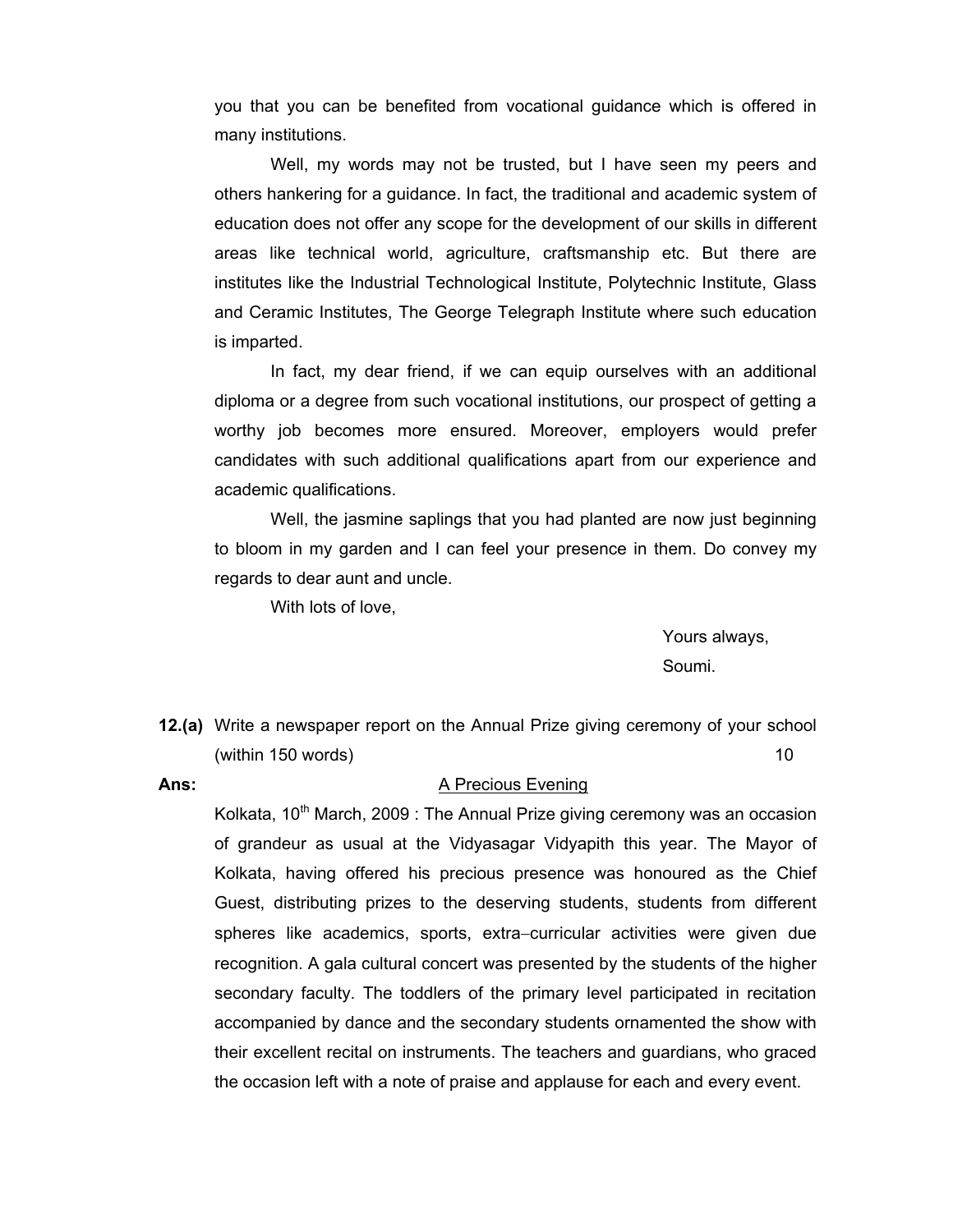The administration, staff and students had all contributed to make the programme a grand success.

> Soham Dutta (Cl.−XII) Vidyasagar Vidyapith

#### **OR**

- **(b)** Write a summary of the passage which follows in about 100 words :
- There are two kinds of books, good books and bad books. I am not to assume that you are not acquainted with this plan and simple fact, but I may remind you that it is becoming a very important consideration in our day. And we have to cast aside together the idea people have, that if they are reading any books they are doing rather better than nothing at all. I must earnestly call that idea to question; I even venture to deny that. It would be much safer better for many a reader that he had no concern with books at all. There is a number, a frightfully increasing number of books that are decidedly not useful at all. But an ingenious reader will learn also that a certain number of books are written by a supremely noble kind of people, who are fit to occupy all your reading industry.
- **Ans:** The narrator ventures to make a humble suggestion. According to him, books may be classified as good or bad. It is advisable not to read books at all rather than making an attempt to read a worthless book. In fact, certain books written by supremely noble class deserve the right to enter the reading industry. (Approx. 50 words)

#### **13. Read the passage below and answer the questions which follow :**

Earnest Rutherford was the son of a scots emigrant to New Zealand. His father established the first flax mill in South Island. His mother was the first woman school teacher in New Zealand. They had 12 children of whom Ernest was the fourth. He was brought up in a real frontier atmosphere and it entered into the nature of the man. Life was hard, but it was adventurous. His education was in a state primary school from which children at the age of 13 could get grants of scholarships to secondary school and to the infant universities. Rutherford had no intention of following an academic career. He was no book worm. He was good in any rough−and−tumble and a keen football player, but he was good at Latin and he had passion for music and a mechanical mind. At Nelson College,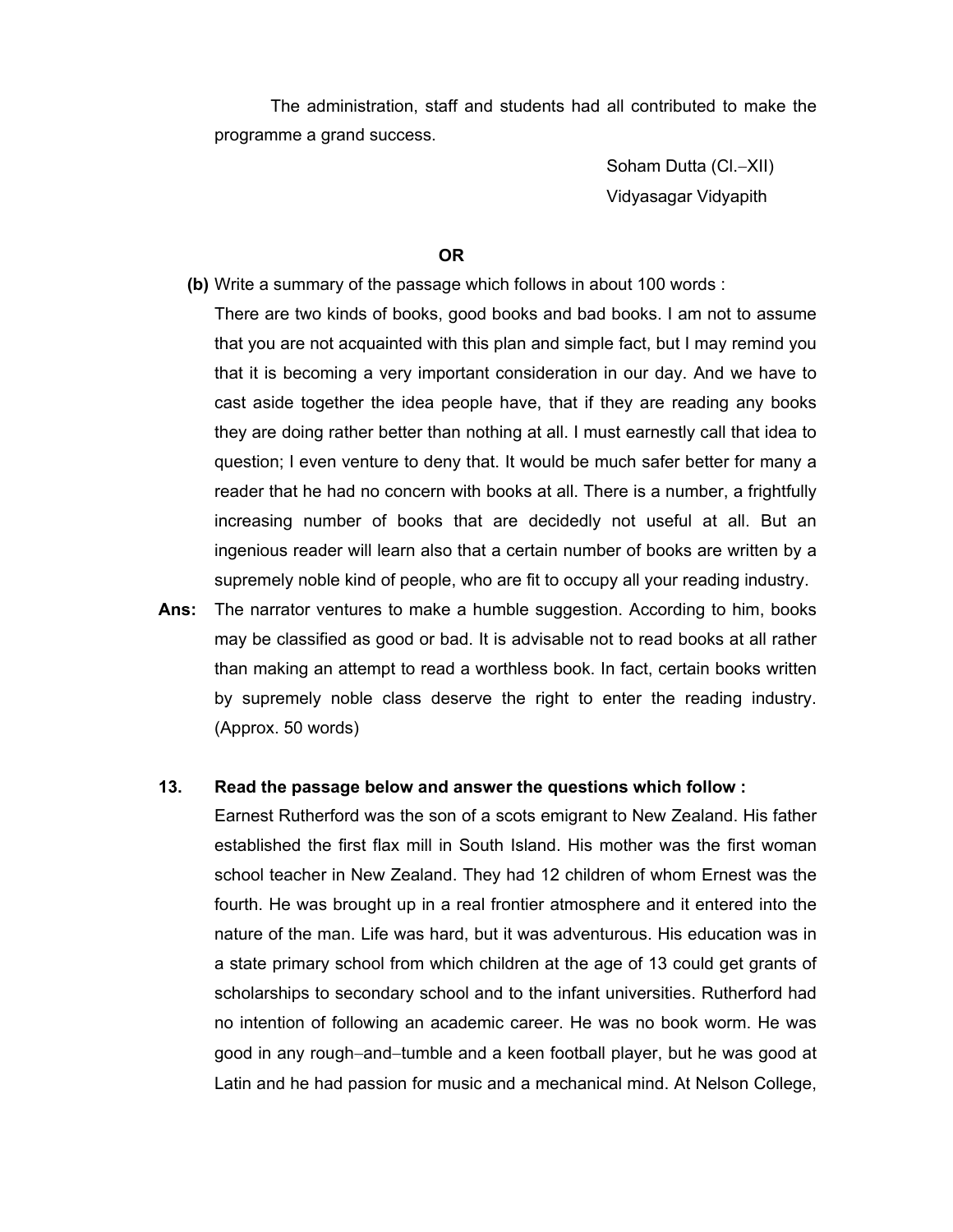a state boarding school, he was an outstanding pupil, and because his masters expected it of him, he sat for a scholarship to Canterbury College and won it.

The college in these days was a very humble academic institution with seven professors and 150 students. Its science laboratory for both physics and chemistry −− was a tin shack. But he was lucky with his teachers there. The physics professor was an eccentric by the academic standards of the day who appreciated originality more than precision. But he was counterbalanced by the mathematics professor, who was a strict pedant. The one gave Rutherford adventurous versality of thought, the other gave him his discipline.

Rutherford, as a student, became fascinated by Hertz's work on radio waves and in the cloakroom of the college, where the students hung their gowns, he found a corner for his own private experiments. He could detect signals at a distance of two miles. He was then 23. He won a scholarship which took him to Britain and the Cavendish Laboratory at Cambridge.

# **(A) Complete each of the sentences which follow by choosing the correct answers from the alternatives given :**  $1 \times 7 = 7$

- (i) Rutherford's mother was  $a (a)$  clerk (b) cook (c) social worker (d) school teacher.
- **Ans:** Rutherford's mother was a school teacher. (d)
- (ii) As a school−child Rutherford was most interested in −− (a) an academic career (b) books (c) tough games and sports (d) scholarships.
- **Ans:** As a school−child Rutherford was most interested in tough games and sports. (c)
- (iii) Nelson College was  $a (a)$  boarding school (b) big college (c) small college (d) new university.
- **Ans:** Nelson College was a boarding school (a).
- (iv) The science laboratory of Canterbury College looked like −− (a) an ordinary laboratory (b) an old laboratory (c) a modern laboratory.
- **Ans:** The science laboratory of Canterbury College looked like an old laboratory. (b)
- (v) The cloakroom is the place where people  $-(-a)$  dance (b) make radio waves (c) hang their clothes.
- **Ans:** The cloakroom is the place where people hang their clothes. (c)
- (vi) Rutherford could detect signals when he was only −−